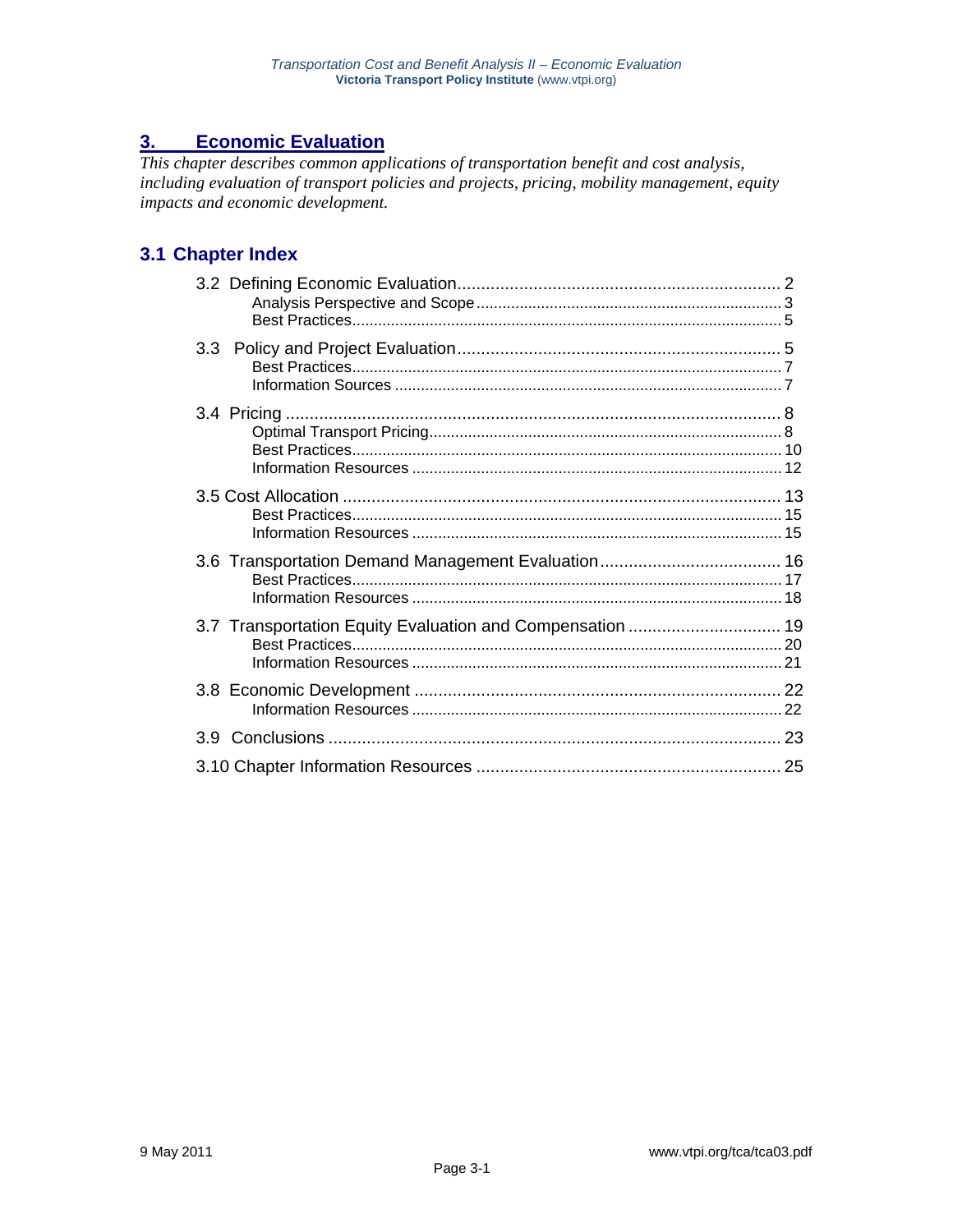# **3.2 Defining Economic Evaluation**

*Economic Evaluation* (also called *Appraisal*, *Assessment* or *Analysis*) refers to methods to determine the value of a good, service, activity, policy, program or project. This can help guide decisions toward *optimality*, which refers to maximum social benefit. Economic evaluation involves quantifying *incremental* (also called *marginal*) economic *impacts* (*benefits* and *costs*) to determine *net benefits* or *net value* (benefits minus costs), and the *distribution* (also called *incidence*) of these impacts. Economic evaluation is not limited to *market* (measured in monetary units) impacts, it can also incorporate *nonmarket* resources such as personal time, health and environmental quality. Any good that somebody values is an *economic resource*, including non-market goods. Chapter 4 describes methods used to monetize (measure in monetary units) non-market impacts.

Several specific techniques are used for transportation economic *evaluation*.1

- *Cost-Effectiveness* compares the costs of different options for achieving a specific objective, such as building a particular road or meeting a greenhouse gas emission reduction target. The quantity of outputs (benefits) are held constant, so there is only one variable, the cost of inputs.
- *Benefit-Cost Analysis* compares total incremental benefits with total incremental costs. It is not limited to a single objective or benefit. For example, alternatives may differ in construction costs and the quality of service (speed and safety) they provide.
- *Lifecycle Cost Analysis* is Benefit-Cost Analysis that incorporates the time value of money. This allows comparisons between alternatives that provide benefits and costs at different times. For example, one option may cost more but be quicker to implement than another.
- *Least Cost Planning* is a type of Benefit-Cost Analysis that considers demand management on equal terms with capacity expansion.
- *Multiple Accounts Evaluation* incorporates both quantitative and qualitative criteria, and can be used when some impacts cannot be monetized or to allow decision makers to evaluate each impact.
- Some evaluation techniques measure physical impacts and outcomes, such as health, longevity, education levels, crime and personal satisfaction with life, without converting them into dollar values (Cobb, Halstead and Rowe, 1999; GDRC, 2000).

<sup>1</sup> Todd Litman (2001), *What's It Worth? Life Cycle and Benefit-Cost Analysis for Evaluating Economic Value*, Victoria Transport Policy Institute (www.vtpi.org).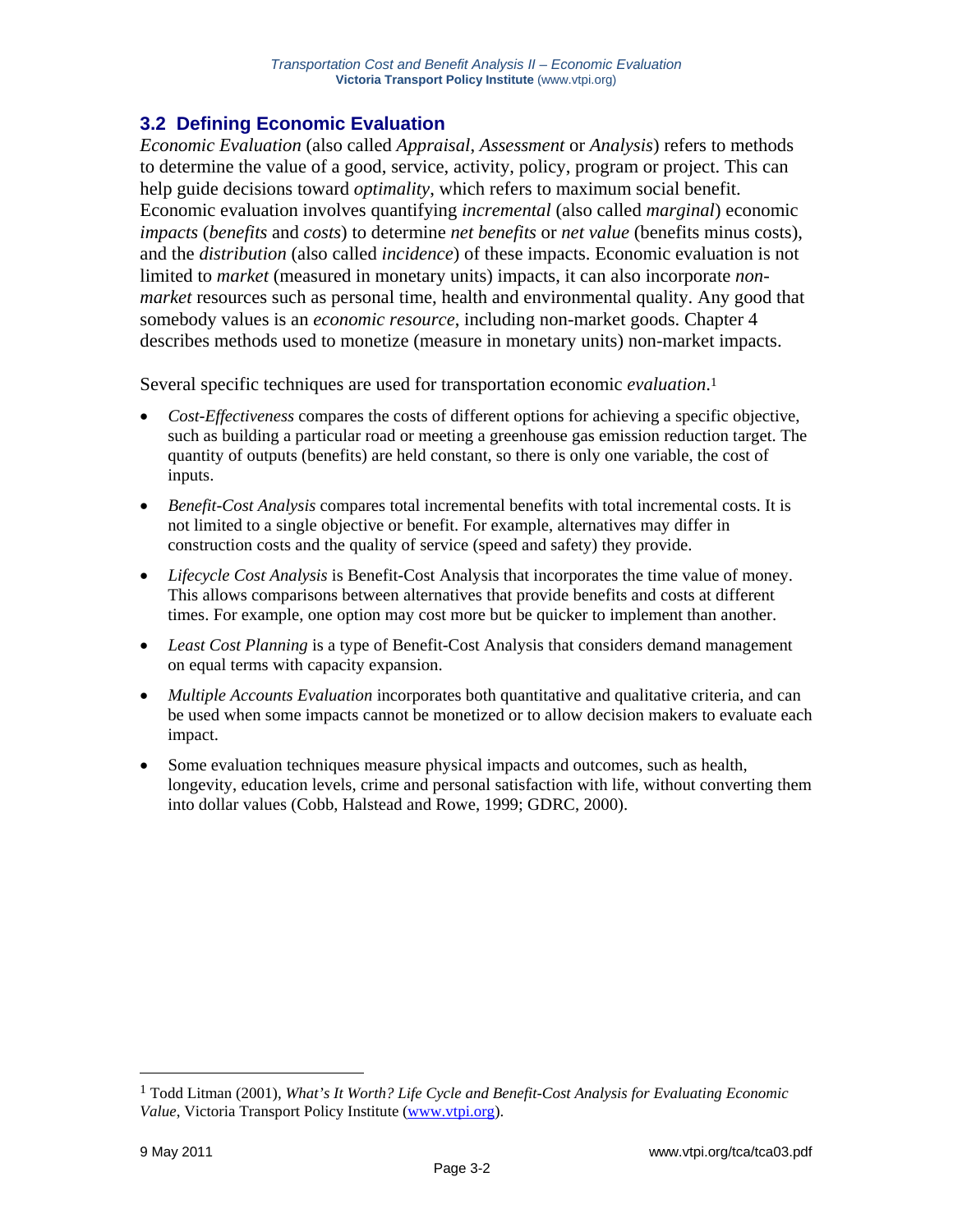## **Analysis Perspective and Scope**

Different types of evaluation use different perspectives and scopes. Some are only concerned with certain impacts, groups, areas or time periods, while others are more comprehensive. Common transportation evaluation perspectives are described below.

#### *Individuals and Private Firms*

Individual consumers are generally concerned with their direct, internal impacts, including both market costs such as expenditures on fares and vehicles, and nonmarket costs such as travel time, discomfort and safety. Similarly, private firms are concerned with their costs, including vehicle and labor costs. However, the term *consumer* implies an overly narrow perspective. Consumers are *people* with diverse interests, and most people care about indirect and external impacts that affect community livability, environmental quality, equity, and the efficiency of government services. Consumers and businesses may be willing to pay extra for transport options that provide community benefits such as improved livability, environmental quality, equity and sustainability.

## *Public Agency*

Public agencies often evaluate options based on their own mandate and budget. For example, a city parking agency will identify the most cost-effective investment for increasing parking supply. As described earlier, this can result in conflicts between different agencies. For example, from this perspective, a city parking authority might implement parking 'improvements' that increase traffic congestion or environmental problems, and might fail to implement parking solutions that also help achieve other objectives, such as improved mobility for non-drivers. A narrow agency perspective can therefore result in decisions that make society worse off overall.

#### *Conventional Transportation Evaluation*

Conventional transport program and project economic evaluation tends to focus on a particular set of monetized impacts: project costs, travel time savings, crash costs on the roadway in question and vehicle operating costs.2 Vehicle ownership and parking costs are occasionally included. Other impacts, such as pollution emissions and land use impacts are sometimes recognized but not usually quantified.

## *Comprehensive Community Perspective*

More comprehensive transport planning considers a broader range of direct and indirect impacts occurring in community, including some impacts ignored by conventional transport economic evaluation, such as downstream congestion, vehicle ownership costs, parking costs, environmental impacts, mobility of non-drivers, equity objectives and land use impacts.3 This tends to favor alternative modes and mobility management strategies, because it takes into account a wider range of impacts and users.

<sup>2</sup> TTI (1997), *MicroBENCOST*, Texas Transportation Institute (http://tti.tamu.edu); World Bank (2000), *Highways Design and Maintenance (HDM) 4 Model*, World Bank (www.worldbank.org).

<sup>3</sup> Todd Litman (2006), *Comprehensive Transport Planning Framework: Best Practices For Evaluating All Options And Impacts*, VTPI (www.vtpi.org); at www.vtpi.org/comprehensive.pdf.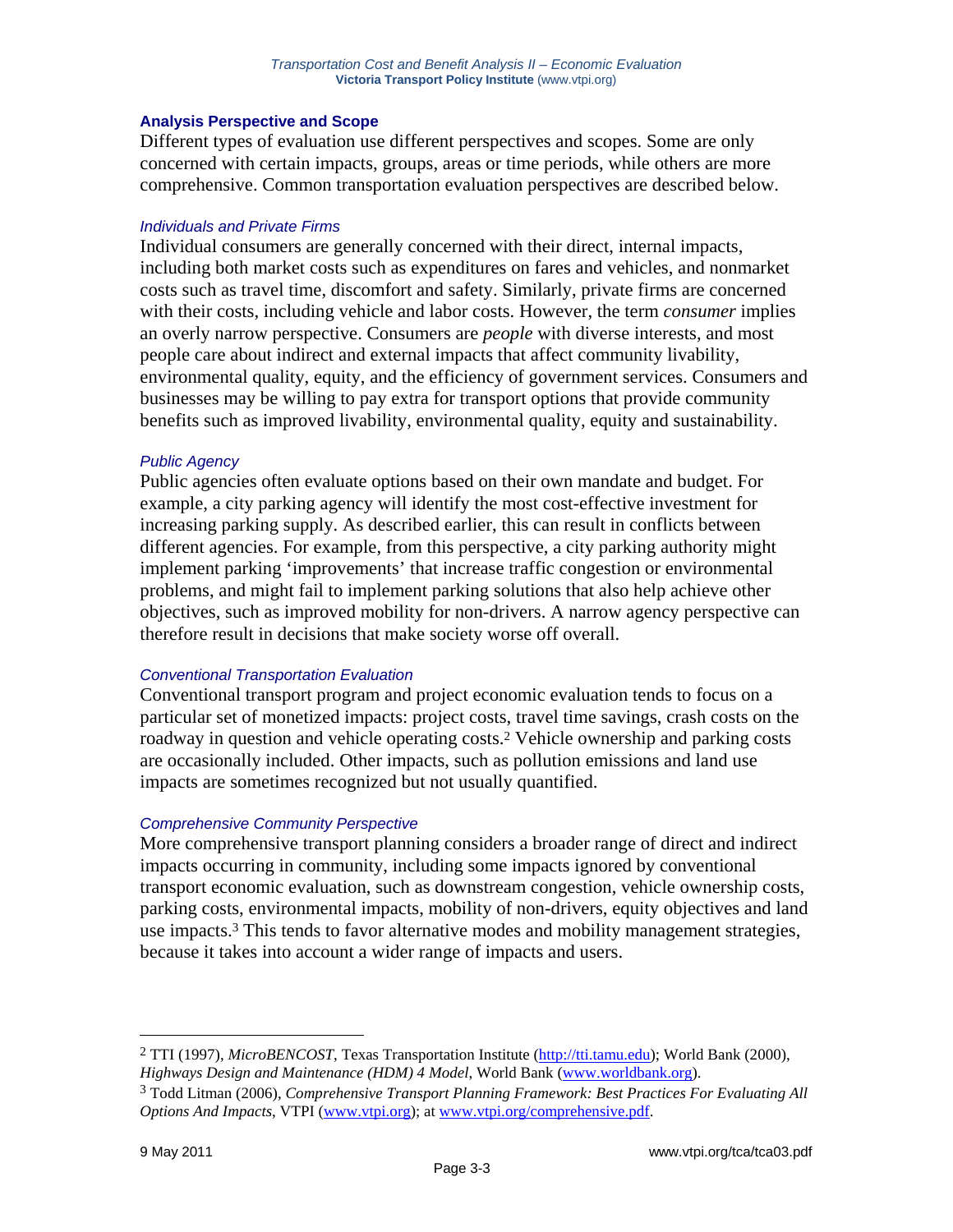## *Strategic or Comprehensive Planning*

*Strategic* or *comprehensive* planning considers a wide range of economic, social and environmental impacts, including effects on long-term community development objectives, such as increasing transportation diversity, more efficient land use, and economic development. It represents comprehensive transport planning applied at a larger geographic and temporal scale. For example, a community, regional or state planning agency may develop a comprehensive plan that identifies strategic objectives, taking into account nonmarket, indirect and long-term impacts.

## *Sustainability Planning*

Sustainability planning involves a wide scope of analysis, including nonmarket, indirect and long-term impacts in other regions and to future generations. It involves special efforts to evaluate difficult to measure impacts.

## *Equity Analysis*

Equity analysis concerns the distribution of impacts, that is, who enjoys benefits or bears costs. Equity evaluation practices are described later in this chapter. Equity analysis can be applied to any evaluation perspectives. For example, equity evaluation may involve identifying how transportation impacts are distributed among demographic and geographic groups, and whether some groups are unacceptably disadvantaged.

Table 3.2-1 summarizes the scope of costs and benefits that are typically considered by these different evaluation perspectives. Of course, a particular evaluation may include more than one perspective and so its scope and emphasis may vary.

| <b>Perspective</b>               | <b>Scope of Impacts</b>               | <b>Impacts Typically Considered</b>             |
|----------------------------------|---------------------------------------|-------------------------------------------------|
| "Selfish" consumers and          | Direct, internal (to that consumer or | Users' vehicle costs, travel time, discomfort,  |
| firms                            | firm).                                | risk and pollution exposure.                    |
| "Considerate" consumers          | Internal and external impacts to      | Vehicle costs, travel time, impacts on non-     |
| and firms.                       | their community.                      | drivers.                                        |
| Government agency $-$            | Agency expenses and specific          | Agency expenditures, mobility, congestion,      |
| reductionist perspective         | planning objectives.                  | accident rates, pollution emissions.            |
| Conventional                     | Project financial costs and various   | Project expenses, user travel time, crash risk  |
| <b>Transportation Evaluation</b> | user benefits.                        | and vehicle operating costs.                    |
|                                  | Direct economic, social and           | Project expenses, travel time, vehicle costs,   |
| Comprehensive                    | environmental impacts to              | parking costs, crash risk, environmental        |
| <b>Community Perspective</b>     | community members.                    | impacts.                                        |
|                                  | Direct and indirect, short- and long- | Project expenses, mobility, vehicle costs,      |
| Strategic or                     | term, market and non-market           | parking costs, crash risk, environmental        |
| Comprehensive Planning           | impacts throughout a region.          | impacts, land use impacts, transport diversity. |
|                                  | All direct, indirect and long-term    | All impacts, with special consideration to      |
| <b>Sustainability Planning</b>   | economic, social and                  | long-term, nonmarket, and difficult to          |
|                                  | environmental impacts including       | measure social and ecological impacts such as   |
|                                  | global-scale impacts.                 | climate change.                                 |
| <b>Equity Analysis</b>           | Can be added to any perspective.      | Includes equity analysis                        |

#### *Table 3.2-1* **Impacts Considered By Different Analysis Perspective**

*This table summarizes the typical scope and impacts considered by different evaluation perspectives.*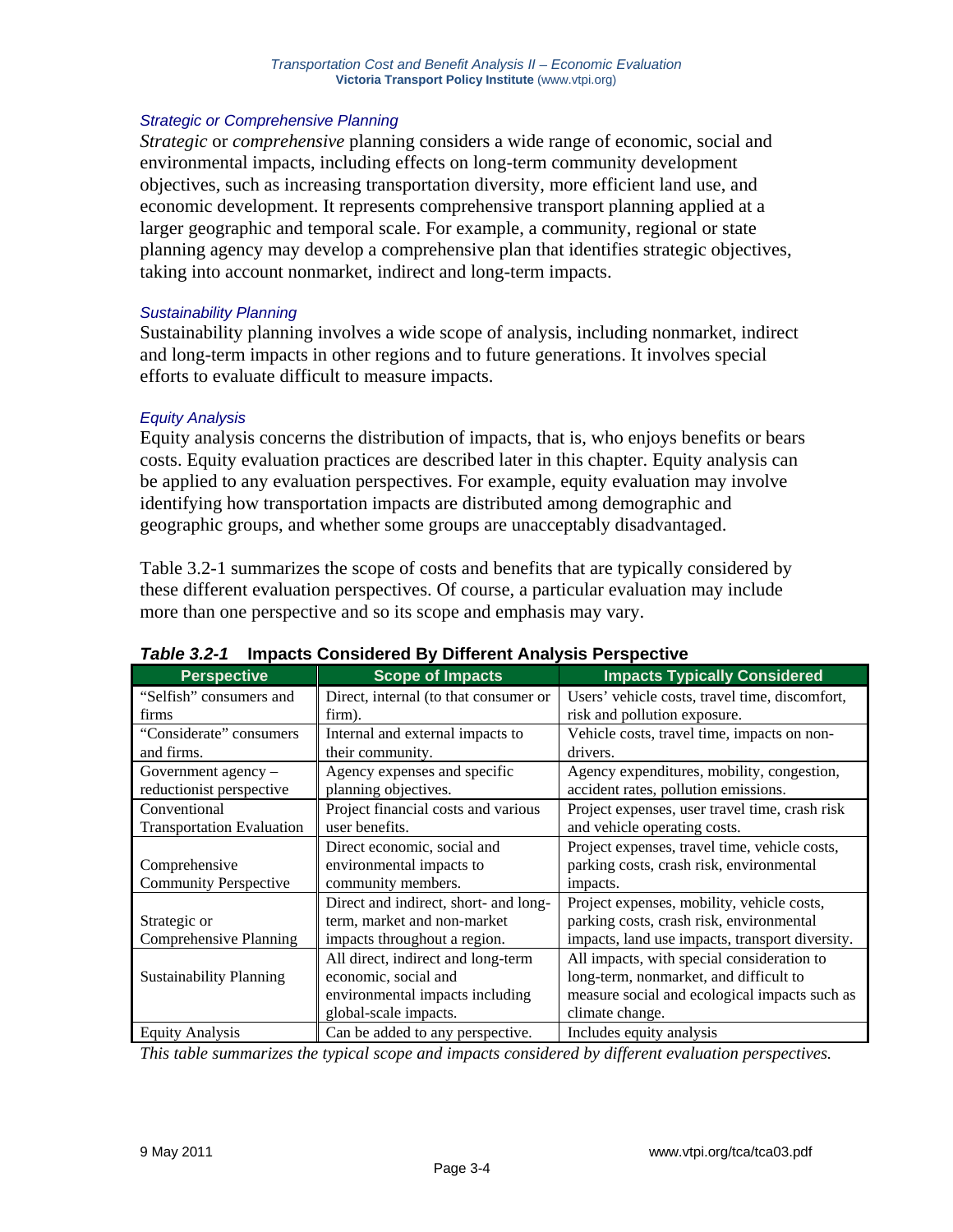## **Best Practices**

A narrow scope reflects a *reductionist* approach; that is, individual problems are assigned to specialized organizations with narrowly defined responsibilities. This can lead to suboptimal decisions because an organization may implement solutions that exacerbate problems outside of its responsibility, and it undervalues strategies that provide multiple but modest benefits. For example, a transportation agency might implement a freeway widening project to reduce traffic congestion (its primarily responsibility), although this increases parking, traffic on municipal roads, and environmental problems (considered outside its responsibility), and will tend to undervalue alternative solutions, such as transit improvements and commute trip reduction programs (that provide more modest congestion reduction benefits on the stretch of freeway in question, but also help address parking and environmental problems).

It is generally best to use a comprehensive evaluation framework, and highlight impacts of special consideration. For example, a transport project funded by a local government might provide \$5 million in annual benefits to residents of that jurisdiction, plus \$2 million to residents of other communities. Rather than ignoring external benefits, the project evaluation should identify the full \$7 million annual benefits, and indicate the portion provided to residents of the sponsoring city. Similarly, costs imposed on people outside the jurisdiction should be identified.

## **3.3 Policy and Project Evaluation**

Accurate policy and project evaluation requires comprehensive analysis. As described earlier, evaluation that ignores some impacts can result in solutions to one problem that exacerbate other problems.4 Conventional transport evaluation practices were developed to compare relatively similar options, such as alternative highway alignments, and tend to be unsuited to evaluating alternative modes or management strategies that affect transportation diversity or total vehicle mileage. Table 3.3-1 compares conventional and comprehensive transportation evaluation practices.

<sup>4</sup> Todd Litman (2005), *Efficient Vehicles Versus Efficient Transportation*, VTPI (www.vtpi.org); at www.vtpi.org/cafe.pdf.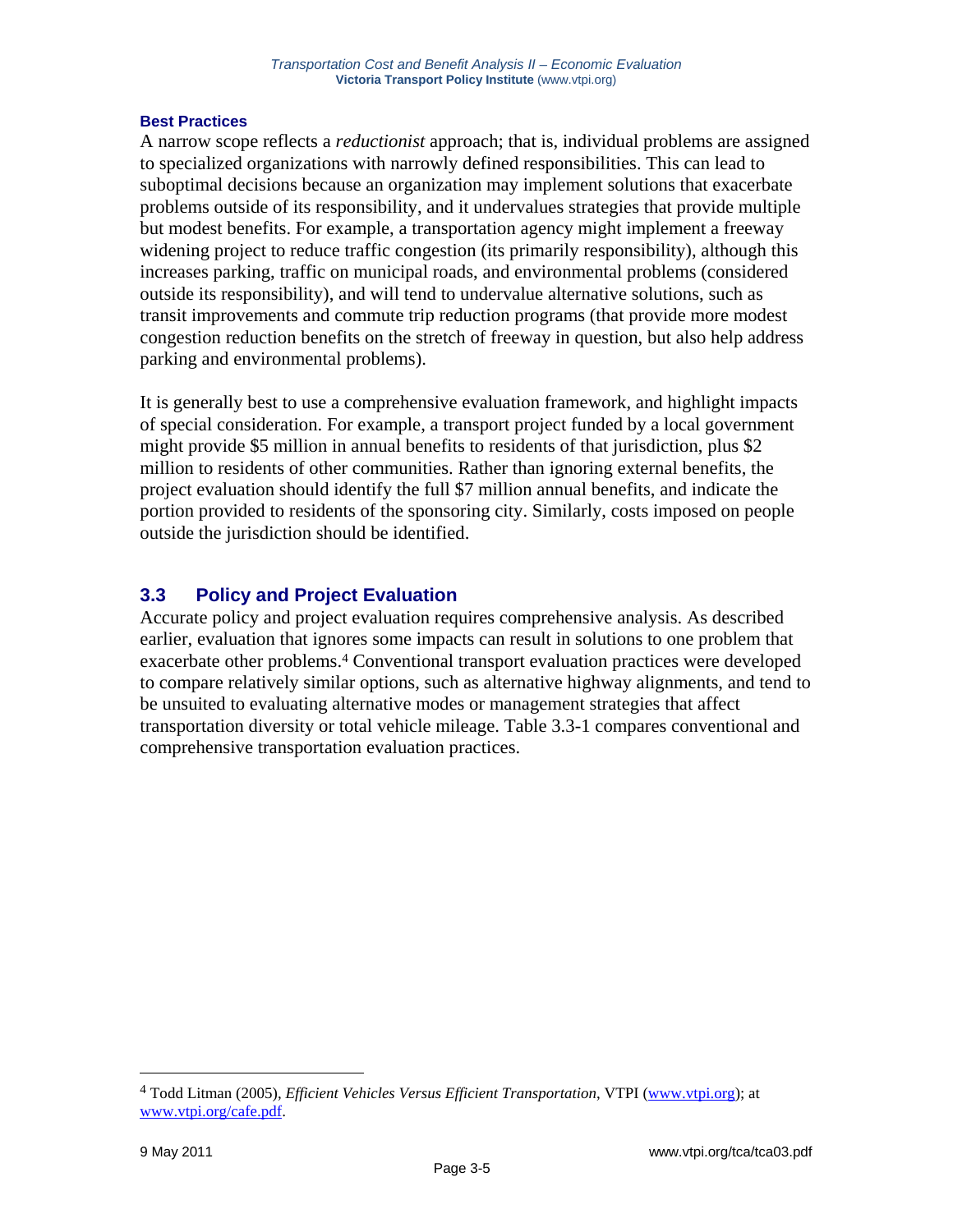|                                       | ו -ט.ט סועוט<br><b>OUTVERNOTIAL AND OUTPRENSIVE LYARANOI</b>                                     |                             |                           |  |  |  |  |
|---------------------------------------|--------------------------------------------------------------------------------------------------|-----------------------------|---------------------------|--|--|--|--|
|                                       | <b>Description</b>                                                                               | <b>Conventional</b>         | <b>Comprehensive</b>      |  |  |  |  |
| Selection of                          | The range of solutions that are considered, including                                            | Often ignores               | <b>Includes TDM</b>       |  |  |  |  |
| Options                               | capacity expansion and TDM programs.                                                             | TDM options                 | options                   |  |  |  |  |
| Investment                            | How funding is allocated, and the flexibility with                                               | Favors large                | Applies least-cost        |  |  |  |  |
| Practices                             | which it can be used for the best overall option.                                                | investments                 | planning                  |  |  |  |  |
| Underpricing                          | Degree to which vehicle use is underpriced, resulting<br>in excessive travel demand.             | Ignored                     | Considered                |  |  |  |  |
| Modeling                              | Whether transport modeling uses current best                                                     | Limited analysis            | More                      |  |  |  |  |
| Practices                             | practices to predict travel and economic impacts.                                                | capability                  | comprehensive             |  |  |  |  |
| Measuring                             | Methods and perspectives used to measure travel                                                  | Measures vehicle            | Measures                  |  |  |  |  |
| Transportation                        | (vehicle traffic, mobility or accessibility)                                                     | traffic                     | accessibility             |  |  |  |  |
| Uncoordinated                         | Whether transport and land use decisions are                                                     | Not considered a            | Considered a              |  |  |  |  |
| Decisions                             | coordinated to support strategic regional objectives.                                            | problem                     | problem                   |  |  |  |  |
| Generated                             | Whether modeling and planning take into account                                                  | Ignores many                | Includes all              |  |  |  |  |
| Traffic                               | generated traffic and induced travel impacts.                                                    | impacts                     | impacts                   |  |  |  |  |
| Downstream                            | Additional congestion on surface streets that results                                            | Often ignored               | Generally                 |  |  |  |  |
| Congestion                            | from increased highway capacity.                                                                 |                             | considered                |  |  |  |  |
| Consumer                              | Techniques used to evaluate the consumer impacts                                                 | Travel time                 | Consumer surplus          |  |  |  |  |
| Impacts                               | of changes in the transport system.                                                              | changes                     | analysis                  |  |  |  |  |
| <b>Vehicle Costs</b>                  | Whether all vehicle costs and savings are                                                        | Only short-term             | All affected              |  |  |  |  |
|                                       | considered, including long-term costs.                                                           | operating costs             | vehicle costs             |  |  |  |  |
| <b>Parking Costs</b>                  | Parking costs, including costs borne by motorists,<br>businesses and governments.                | Only if paid by<br>motorist | Includes                  |  |  |  |  |
| Construction<br>Impacts               | Whether increased congestion delays during<br>construction periods are considered in evaluation. | Ignores                     | Includes                  |  |  |  |  |
| Nonmotorized<br><b>Travel Impacts</b> | Accessibility, convenience, safety, comfort and cost<br>off walking and cycling.                 | Ignores                     | Includes                  |  |  |  |  |
| Transportation                        | Quantity and quality of travel options (particularly                                             | Limited analysis            | Comprehensive             |  |  |  |  |
| Diversity                             | those used by non-drivers) are considered.                                                       |                             | analysis                  |  |  |  |  |
| Environmental                         | Impacts on air, noise and water pollution; greenspace                                            | Limited analysis            | Comprehensive             |  |  |  |  |
| Impacts                               | preservation and community livability.                                                           |                             | analysis                  |  |  |  |  |
| Impacts on<br>Land Use                | The degree to which each option supports or<br>contradicts strategic land use objectives.        | Ignores                     | Includes                  |  |  |  |  |
| <b>Equity Impacts</b>                 | The degree to which each option supports or<br>contradicts community equity objectives.          | Limited analysis            | Comprehensive<br>analysis |  |  |  |  |
| Safety and                            | Impacts on traffic safety, personal security and                                                 | Per vehicle-mile            | Per-capita health         |  |  |  |  |
| <b>Health Impacts</b>                 | public health.                                                                                   | crash risks                 | risks                     |  |  |  |  |

*Table 3.3-1* **Conventional and Comprehensive Evaluation**<sup>5</sup>

*This table summarizes differences between conventional and comprehensive transport planning. Conventional evaluation is poorly suited for evaluating alternative modes or TDM strategies.* 

<sup>5</sup> Todd Litman (2006), *Comprehensive Transport Planning Framework: Best Practices For Evaluating All Options And Impacts*, VTPI (www.vtpi.org); at www.vtpi.org/comprehensive.pdf.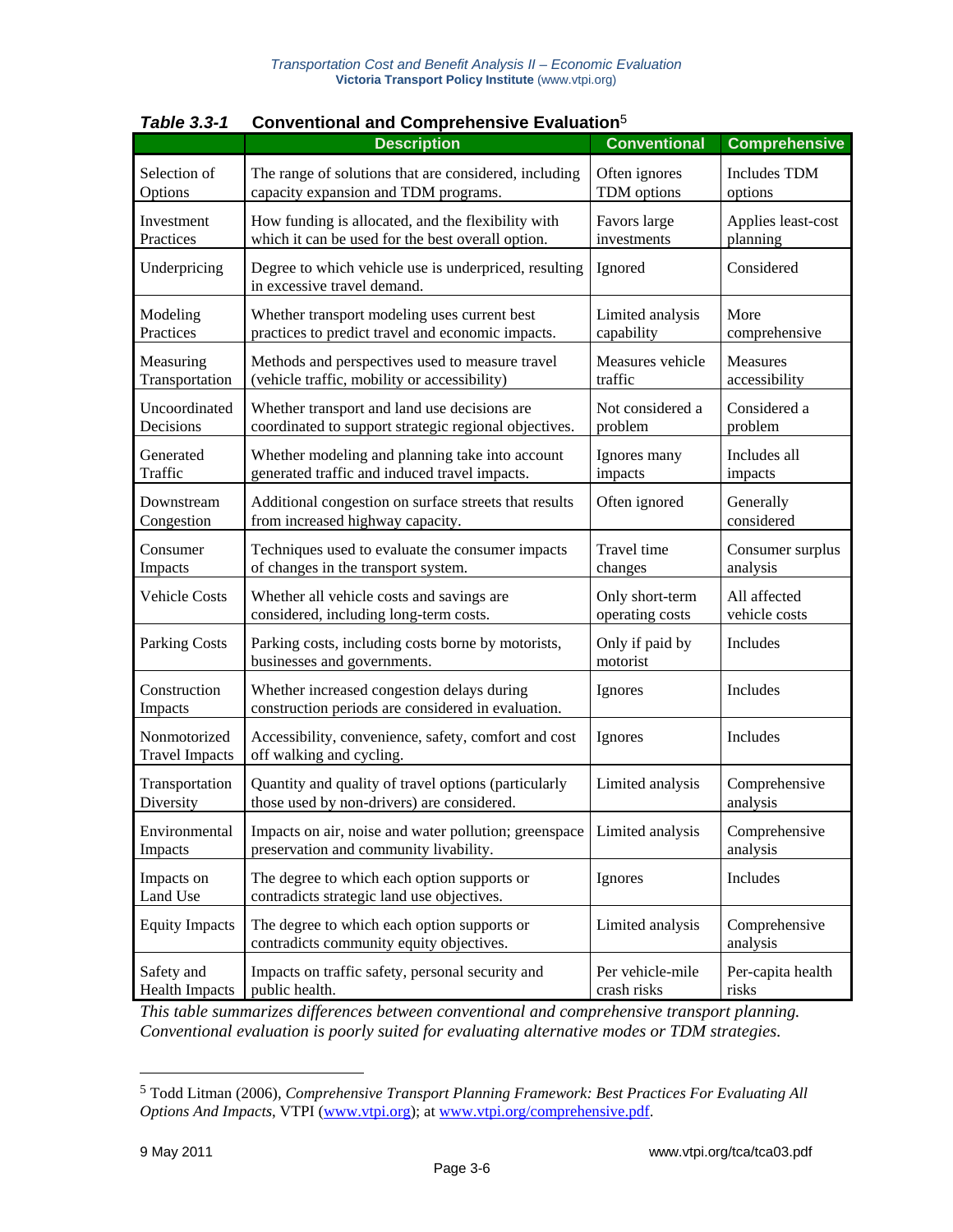## **Best Practices**

In general, policy and project evaluation should be as comprehensive as possible. Any cost or benefit that may be significant should be considered, including indirect, long-term and non-market impacts. It is particularly important to use a comprehensive evaluation framework when comparing alternatives that affect the range of transportation options available, or the total amount of vehicle travel that will occur in an area.

Some impacts are unsuitable for quantification, but should still be considered qualitatively in this analysis. For example, it is difficult to place a dollar value on the degree that a particular policy or project supports a community's strategic development or equity objectives, but it is important that these factors be described and quantified as much as possible as part of an evaluation process. Various rating systems and Level of Service (LOS) standards can be used to rank and prioritize these qualitative factors.

## **Information Sources**

CUTEP (2001), *Guide to Transportation Benefit-Cost Analysis*, Committee on Urban Transportation Economics and Policy (CUTEP) of the Urban Transportation Division, American Society of Civil Engineers (www.asce.org); at http://ceenve.calpoly.edu/sullivan/cutep/cutep\_bc\_outline\_main.htm

DETR (2000), *Guidance on the Methodology for Multi-Modal Studies*, Department of the Environment, Transport and the Regions (www.dft.gov.uk / www.defra.gov.uk); at www.info4education.com/CIS/SiteMap/D/DETR.asp?AuthCode=

Todd Litman (2001), *What's It Worth? Life Cycle and Benefit/Cost Analysis for Evaluating Economic Value*, Presented at Internet Symposium on Benefit-Cost Analysis, Transportation Association of Canada (www.tac-atc.ca); at VTPI (www.vtpi.org/worth.pdf).

NHI (1995), *Estimating the Impacts of Urban Transportation Alternatives*, National Highway Institute, Course 15257, USDOT (www.nhi.fhwa.dot.gov).

Kenneth Small (1999), "Project Evaluation," in *Transportation Policy and Economics*, Brookings (www.brookings.edu); at www.uctc.net/papers/379.pdf.

VTPI, *Online TDM Encyclopedia* chapters:

"Evaluation" (www.vtpi.org/tdm/tdm14.htm).

"TDM Planning" (www.vtpi.org/tdm/tdm50.htm)

"Comprehensive Transport Planning" (www.vtpi.org/tdm/tdm76.htm).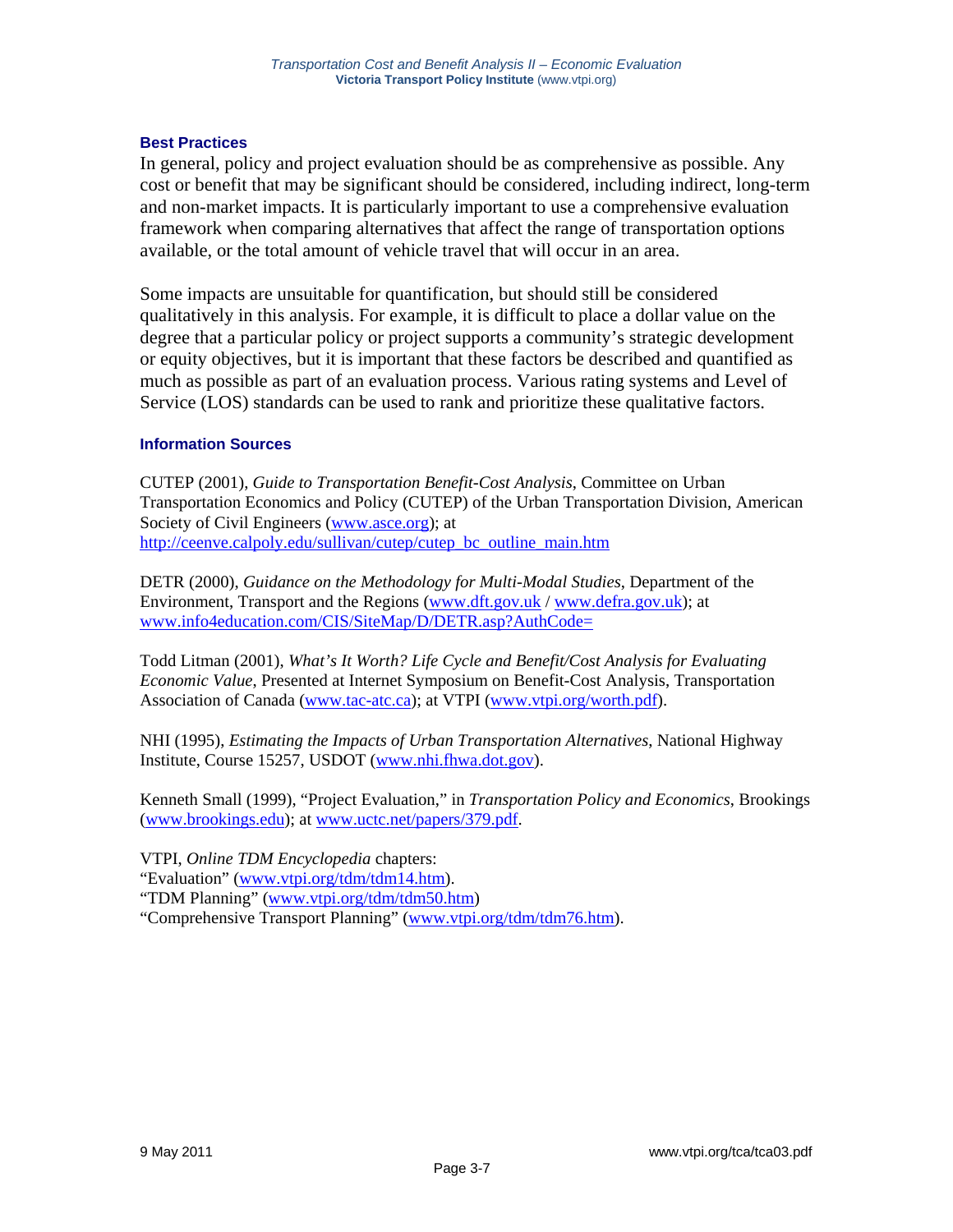# **3.4 Pricing**

*Pricing* refers to fees and financial incentives, including fares, vehicle fees, fuel taxes, road tolls, parking fees, vehicle insurance premiums, and other vehicle charges. For example, if driving a particular vehicle on a particular road at a particular time imposes costs totaling  $25¢$  per mile, motorists should be charged this amount. A vehicle, route or travel time that imposes lower costs should have a lower fee, and a vehicle, route or travel time that imposes higher costs should have a higher fee. This type of pricing results in economic efficiency. Efficient prices convey information about the costs of producing goods and the value that consumers place on goods. For example, it would be inefficient for a consumer to take a trip that they only value at \$2 if the trip imposes costs totaling \$5 (including vehicle, roadway, parking, crash risk and environmental damage costs). Such trips make society worse off overall.

There is growing interest in transportation pricing reforms.6 Economists have long recommended pricing to manage congestion, facility costs and pollution.7 Pricing strategies can help achieve demand management objectives.8 Environmentalists recommend shifting taxes from desirable activities (such as labor and investment) to consumption activities, such as driving, that impose externalities.9 Others support price and tax policies that encourage more efficient resource consumption.10

## **Optimal Transport Pricing**

*Optimal pricing* means that prices are structured to maximize benefits to society. Optimal transport prices can reflect various perspectives and assumptions, as described below.

- *Short-Run Marginal Cost* (SRMC) considers a relatively limited set of variable costs, that is, the costs incurred by an individual trip, such as vehicle operating expenses, congestion, roadway wear, incremental crash risk and pollution emissions. Vehicle ownership costs, facility, and other fixed and sunk costs are generally ignored. SRMC pricing results in minimal fees charged for using road and parking facilities during uncongested periods.
- *Long-Run Marginal Cost* (LRMC) considers all long-run variable costs, that is, capital and operating costs, including vehicle ownership and roadway facility costs, and may include the opportunity costs of roadway land. Sunk costs (those which cannot be recovered, even if the facility were sold) can be ignored.
- *Cost recovery* (also called *cost responsibility* or *fully allocated costs*) is similar to LRMC, but requires that all costs, including sunk costs, should be recovered from users.<sup>11</sup>

<sup>6</sup> VTPI (2008), "Market Reforms," *Online TDM Encyclopedia*, (www.vtpi.org); at www.vtpi.org/tdm/tdm29.htm. 7 Anthony Downs (1992), *Stuck in Traffic*, Brookings Institute (www.brookings.edu).

<sup>8</sup> ICF Incorporated (1997), *Opportunities to Improve Air Quality Through Transportation Pricing Programs*, USEPA (www.epa.gov).

<sup>9</sup> Alan Durning and Yoram Bauman (1998), *Tax Shift*, Northwest Environment Watch (www.sightline.org). 10 Timothy O'Riordan (1997), *Ecotaxation*, EarthScan (www.earthscan.co.uk).

<sup>11</sup> FHWA (1997) *1997 Federal Highway Cost Allocation Study*, (www.fhwa.dot.gov); Joseph Jones and Fred Nix (1995), *Survey of the Use of Highway Cost Allocation in Road Pricing Decisions*, Transportation Association of Canada (www.tac-atc.ca).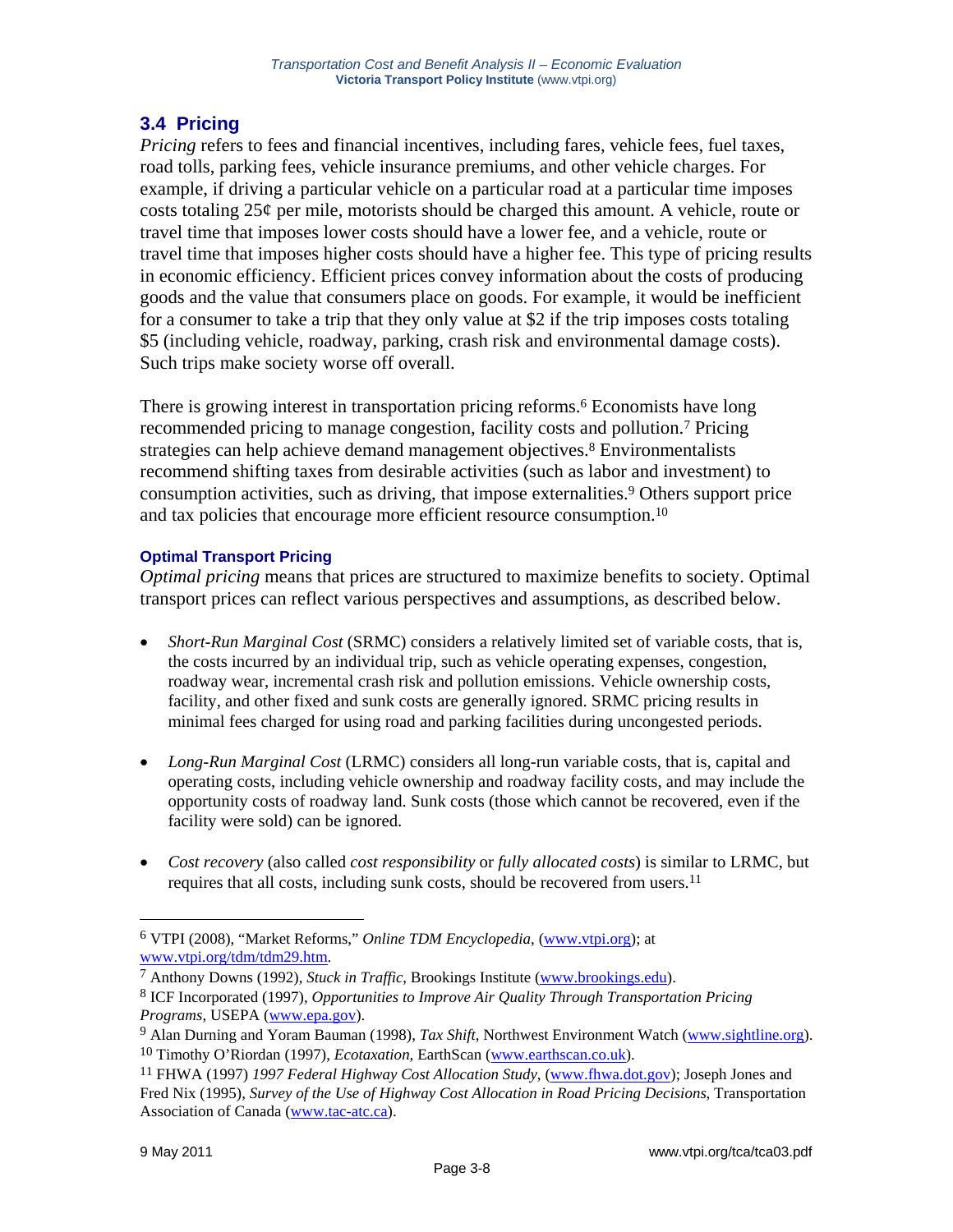- *Facility expenditures.* Some perspectives consider only direct expenditures by a government agency or business when calculating costs. For example, tolls may be designed to recover highway costs, or parking fees may be designed to recover parking facility costs, with little or no consideration to other costs such as congestion, crash risk or environmental impacts.
- *Revenue maximization.* Private companies and some government agencies set prices to maximize revenue. This requires information on consumer demand for transportation activities, and often results in different prices for different groups and travel conditions.
- *Comprehensive cost.* Some perspectives include various indirect costs and non-market costs. For example, it may include charges for traffic congestion, barrier effects, crash risk, and pollution, and even undesirable land use impacts.
- *Progressive pricing.* Some people are concerned with vertical equity, that is, how public policies affect disadvantaged people, and so favor progressive pricing (lower income people pay relatively less than higher-income people). For example, they may favor funding road and parking facilities through general taxes, or user fees that include discounts for lowerincome people.
- *Transaction costs and inconvenience.* Officials responsible for implementing pricing, and consumers who pay fees, may want to minimize transaction costs, including administrative costs to collect fees, and inconvenience to consumers to pay fees. As a result, officials often prefer to increase an existing tax or fee rather than establishing a new fee, and support simpler rate structures with fixed fees over more variable pricing.

Because of these various perspectives, different evaluation studies reach different conclusions as to what constitutes optimal pricing. Some economists emphasize short-run marginal cost pricing for the sake of economic efficiency. From this perspective, there is no need to charge travelers for sunk or fixed costs, since these are non-marginal, or to structure vehicle fees so they fully recover the costs of facilities and services.

Others emphasize cost recovery pricing, which can be justified on three grounds.12 The first is horizontal equity, which implies that users should "get what they pay for and pay for what they get." If users pay less than the total cost they impose, somebody else subsidizes their consumption. The second is that cost recovery represents long-run marginal costs, that is, the full costs of providing a facility or service over its lifetime. The third justification is economic neutrality. Since prices in most markets are based on cost recovery, transport services should be priced comparably. Such pricing encourages consumers and managers to use resources efficiently.13 As Douglass Lee states,

<sup>12</sup> Douglass Lee (1997), "Uses and Meanings of Full Social Cost Estimates," *The Full Costs and Benefits of Transportation*, Springer (www.springer.com), pp. 113-148.

<sup>13</sup> Gabriel Roth (1996), *Roads in a Market Economy*, Avebury Technical.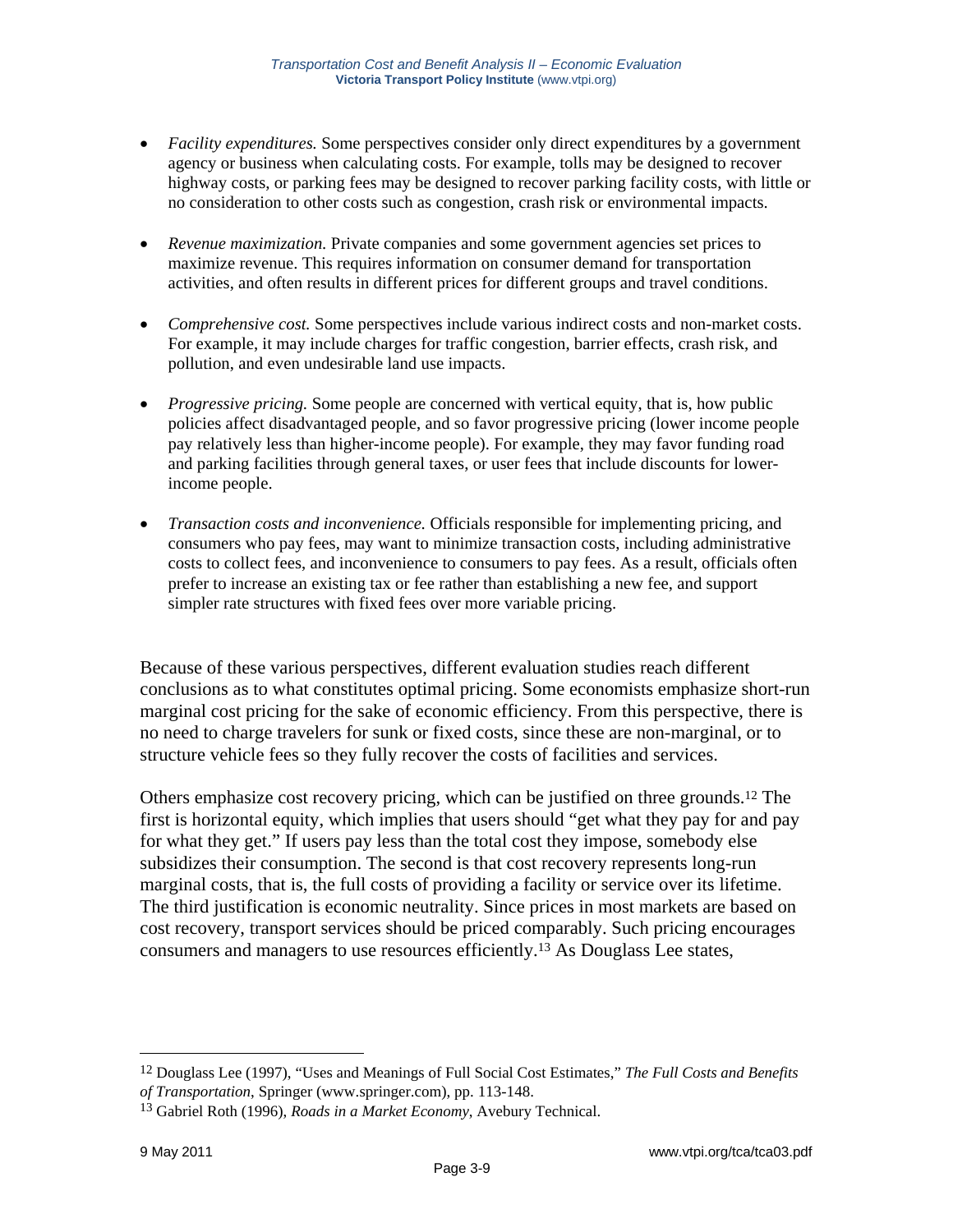"From a short-run perspective, FCP ["Full Cost Pricing," Lee's term for cost recovery] is primarily an equity issue, but in the long run it has consequences for efficiency. First, agencies forced to recover all costs from their consumers will seek and find ways to reduce costs for each level of output. In addition, highway providers will be more careful to invest in productive facilities...FCP is aimed at efficiency through the concept of economic neutrality. Unless there is a particular reason to favor one activity or enterprise over another, then the government should attempt to make all decision making in the private sector neutral with respect to economic choices of pricing, investment, and whether to stay in business"14

Some people emphasize the importance of pricing that reflects vertical equity objectives, that is progressive and includes provisions for people who have special disadvantages, such as discounts for children, elderly and disabled groups.

Others emphasize administrative convenience and transaction costs. This tends to favor fixed pricing, with little or no difference between different types of vehicles or travel conditions. Such pricing is sometimes also promoted for the sake of horizontal equity, that is, charging all users an equal fee.

## **Best Practices**

Different costs require different types of prices.<sup>15</sup> In theory, each estimated external costs of driving should be priced to internalize costs as accurately as possible. Congestion costs require variable road pricing. Parking costs require parking fees that differ by location and time. Pollution costs require an emission fee that reflects a vehicle's emission rate and annual mileage. Table 3.4-1 illustrates the theoretically most appropriate price categories for various transport costs.

|                                            | <b>Roadway</b> | <b>Parking</b> | <b>Congestion</b> | <b>Crash</b> | <b>Pollution</b> |
|--------------------------------------------|----------------|----------------|-------------------|--------------|------------------|
| <b>Road Tolls</b> (fixed rates)            | Х              |                |                   |              |                  |
| <b>Congestion Pricing</b> (variable rates) | Х              |                |                   |              |                  |
| <b>Parking Pricing</b>                     |                |                |                   |              |                  |
| <b>Distance-Based Fees</b>                 |                |                |                   |              |                  |
| <b>Fuel Taxes</b>                          |                |                |                   |              |                  |
| Pay-As-You-Drive Insurance                 |                |                |                   |              |                  |

*Table 3.4-1* **Pricing of Various Transportation Costs** 

*Different costs imposed by vehicles require different types of pricing. This table illustrates what type of pricing is theoretically most appropriate for internalizing different costs.* 

Of course, a variety of factors must be considered in determining appropriate pricing, including transaction costs, political acceptability and equity objectives. For example, road pricing may be unsuitable in many situations, due to high implementation costs. In such situations, a weight-distance fee may be more appropriate. If that is not politically feasible, fuel taxes may be the best pricing strategy for funding roads and internalizing

<sup>14</sup> Douglass Lee (1995), *Full Cost Pricing of Highways*, Volpe Transportation Systems Center (www.volpe.dot.gov).

<sup>15</sup> Todd Litman (2008), *Socially Optimal Transport Prices and Markets*, VTPI (www.vtpi.org); at www.vtpi.org/sotpm.pdf.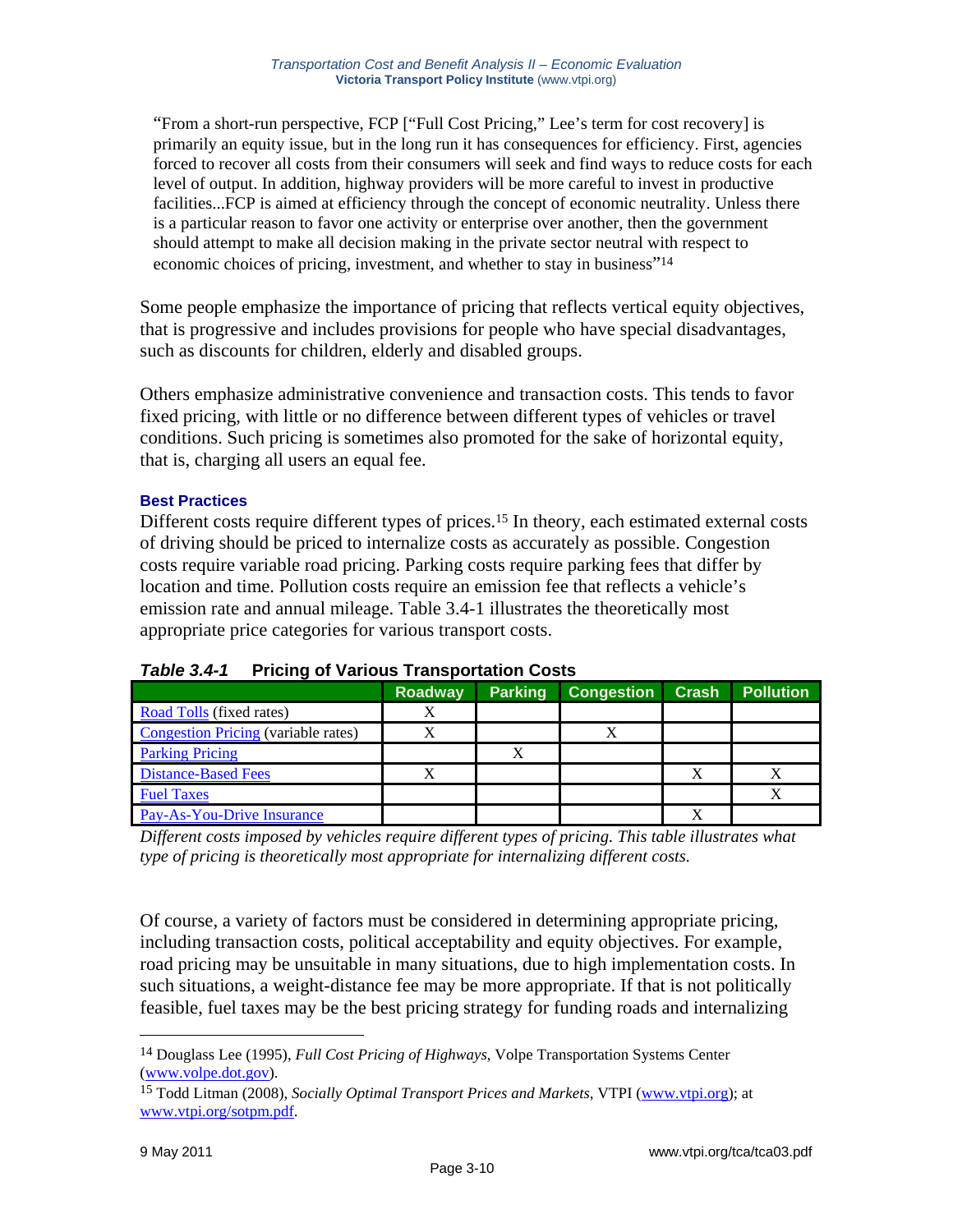other costs. Although it is impractical to impose perfect pricing (that is, user fees that reflect the exact costs imposed by each individual vehicle for each instant of travel), prices can be far more efficient and fair than what currently exists.

Optimal pricing requires balancing efficiency, equity and convenience. Below are guidelines for optimal pricing based on a combination of objectives:16

- 1. *Identify all possible costs.* This includes direct costs, such as roadway construction and maintenance, accident risk and pollution costs from vehicle use, and opportunity costs, such as the value of land used for roadways.
- 2. *Price as close to marginal cost as is feasible*. Prices should vary by vehicle type, location and time. For example, road tolls and parking fees should be higher for larger vehicle, and under urban-peak conditions. Use a cost-effective pricing system, with long-run administrative costs of less than about 20% of revenue if possible.
- 3. *If marginal pricing revenue is insufficient to cover total costs, charge a basic user fee according to cost allocation principles.* For example, charge a basic road toll or parking even during off-peak periods as a way to repay facility costs.
- 4. *Charge rents (return on investment of capital expenditures) and general taxes or their equivalent in addition to special charges.* For example, vehicle fuel should be charged general sales taxes in addition to any special road user taxes, and land used for parking facilities and roadway rights-of-way should be charged property tax or an equivalent fee, regardless of whether it is privately or publicly owned.
- 5. *Subsidize services needed to ensure "basic mobility" (i.e. access to education, employment, and essential public services for disadvantaged groups)*. In theory basic mobility subsidies should be narrowly targeted at disadvantaged groups to avoid economic distortions, but exactly how narrow is a question of practical and political feasibility. If all other pricing is optimal, subsidies can originate from general funds, but to the degree that travel is underpriced, cross subsidies between groups of transportation users may be justified. For example, motor vehicle charges may be used to subsidize transit services until all externalities are internalized.

 $16$  ibid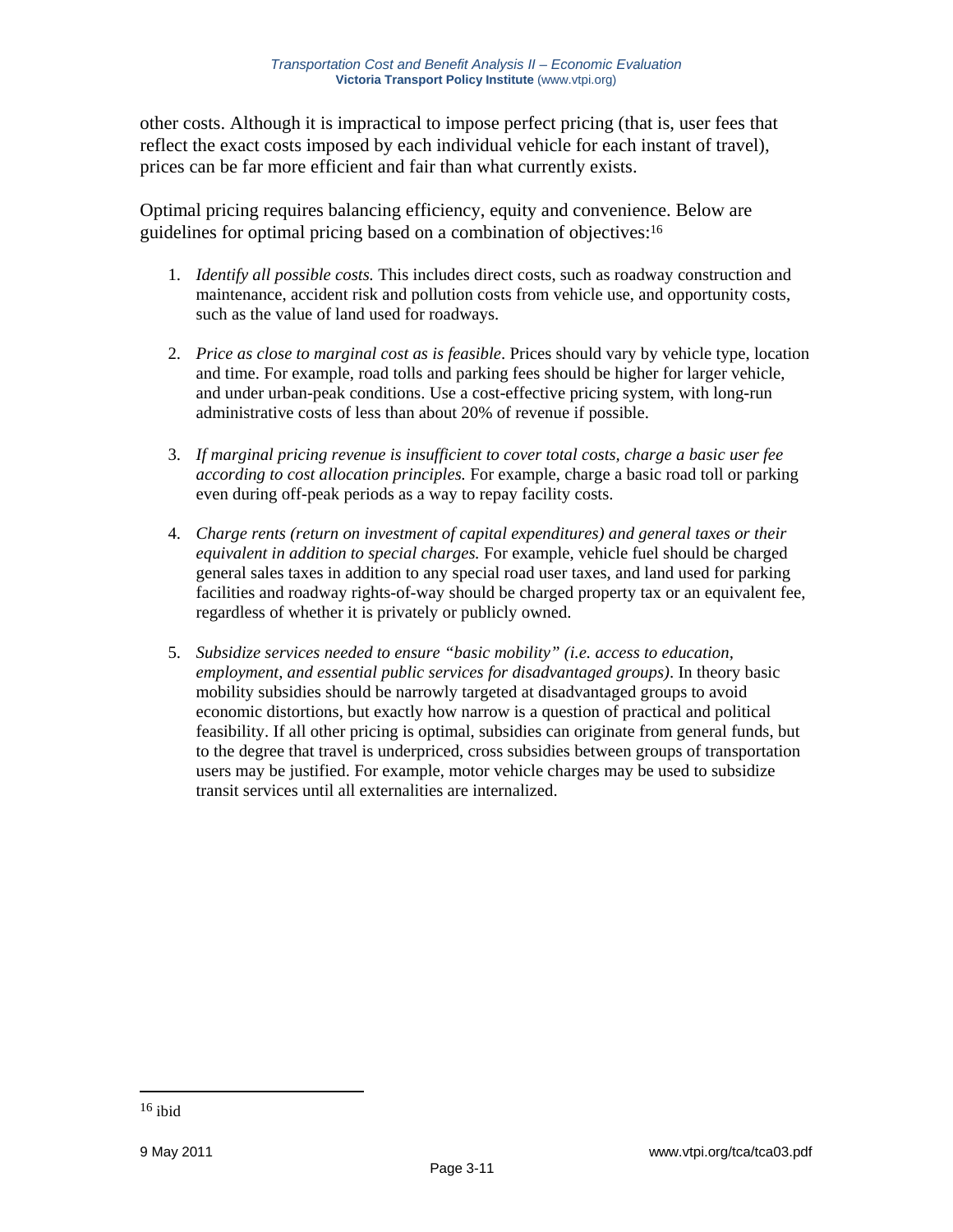#### **Information Resources**

CFIT (2002), *Paying For Road Use*, Commission for Integrated Transport (www.cfit.gov.uk); at www.cfit.gov.uk/docs/2002/pfru/index.htm

*European Transport Pricing Initiatives* (www.transport-pricing.net) includes various efforts to develop more fair and efficient pricing. Specific European transportation pricing research projects include:

*AFFORD* (www.vatt.fi/afford) is an evaluation of optimal transportation pricing policies.

*CAPRI* (www.its.leeds.ac.uk/projects/capri) is disseminating research on transport pricing.

*ExternE* (www.externe.info) involves research into external costs of transport.

*IMPRINT* (www.imprint-eu.org) promotes fair and efficient transport pricing.

*PETS* (www.cordis.lu/transport/src/pets.htm) assesses current pricing of transport modes in European Union member countries.

*UNITE* (www.its.leeds.ac.uk/projects/unite) involves transport cost accounting.

Timothy D. Hau (1998), *Congestion Pricing and Road Investment,* University of Hong Kong (www.sef.hku.hk); at www.econ.hku.hk/~timhau/download.html

Todd Litman (2007), *Socially Optimal Transport Prices and Markets*, VTPI (www.vtpi.org); at www.vtpi.org/sotpm.pdf

Todd Litman and Allen Greenberg (2000), *Response to Mark Delucchi's "Should We Try to Get the Prices Right?"* VTPI (www.vtpi.org).

William Vickrey (1992), *Principles of Efficient Congestion Pricing*, Columbia University (www.columbia.edu); at www.vtpi.org/vickrey.htm.

William Vickrey (1994), *Public Economics; Selected Papers by William Vickrey*, Cambridge University Press (www.uk.cambridge.org).

VTPI, *Online TDM Encyclopedia* chapters: "Evaluation" (www.vtpi.org/tdm/tdm14.htm). "Market Reforms" (www.vtpi.org/tdm/tdm29.htm). "Price Evaluation" (www.vtpi.org/tdm/tdm70.htm).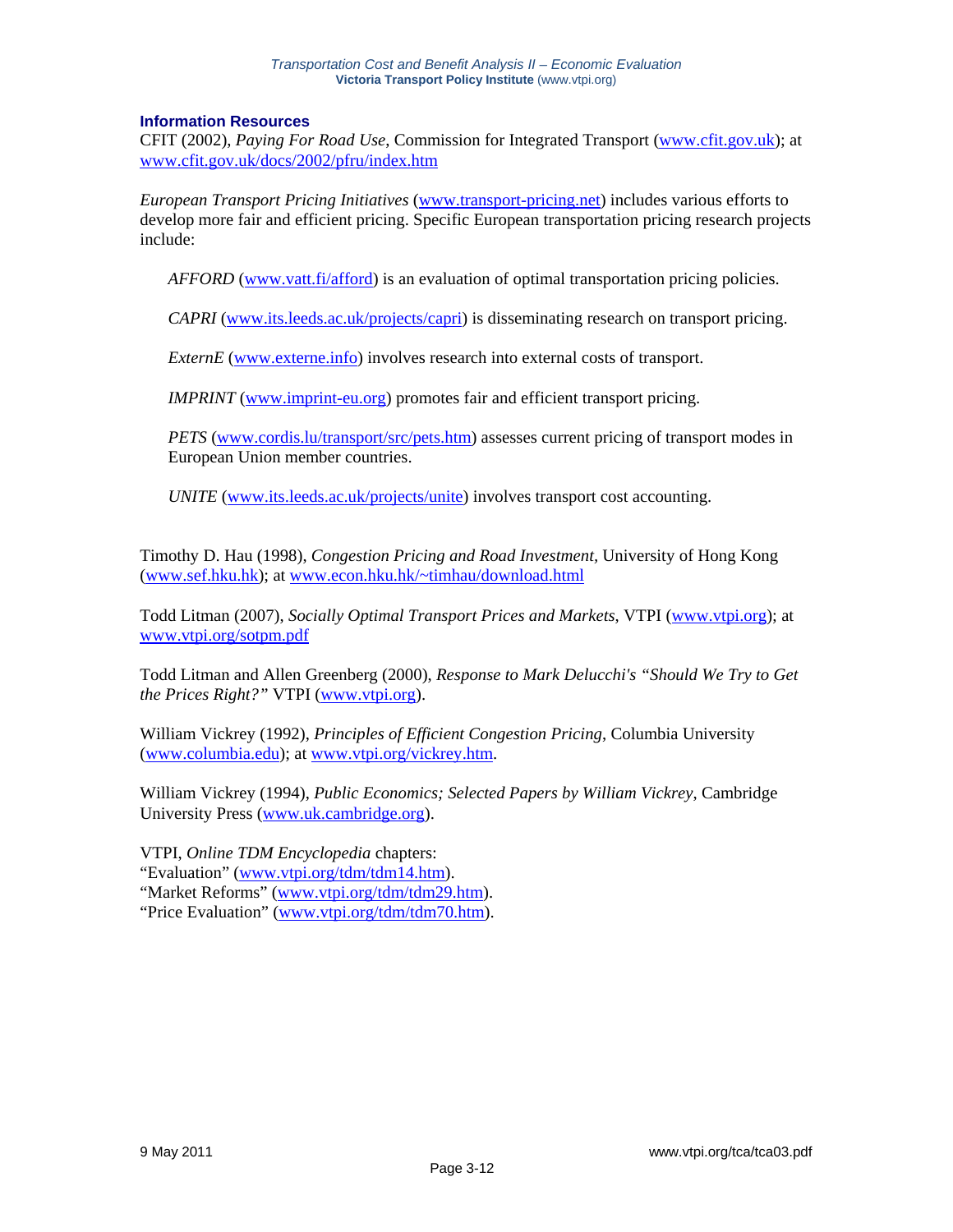# **3.5 Cost Allocation**

*Cost allocation* (also called *cost responsibility*) refers various methods used to determine the share of a particular facility or service's costs imposed by various types of users. This is often used to determine fair and efficient pricing. These methods are usually applied to roadway costs, but most principles are transferable to other transportation activities, including paths, freight, and public transportation services.

# **Types of Infrastructure Costs**

- *Short Run Marginal Cost* (SRMC) only includes costs imposed using current capital resources, ignoring all other costs, including the costs of building infrastructure such as vehicles and roads.
- *Long Run Marginal Cost* (LRMC) includes all costs imposed, including the costs of building capital resources, but ignoring all *sunk costs* (unrecoverable costs already incurred, such as the costs of constructing infrastructure)
- *Fully Allocated Costs* (FAC) includes all infrastructure costs, including sunk costs, allocated among users in some way that is considered most equitable.
- *Pay-As-You-Go* (PayGo) means that financial investments made each year are allocated to users as a group during that year, so no funds need be borrowed.

There are various perspectives and methods for defining costs and evaluating their allocation. How costs are defined and evaluated can significantly affect the costs and fees allocated to a particular travel activity. For example, Short Run Marginal Cost only considers immediate costs, such as road wear, and any incremental congestion delay, accident risk and environmental impacts imposed by a unit of vehicle travel. Other costs, including the costs of building infrastructure, and wear that results from aging and weather, are excluded. Long Run Marginal Cost includes all ongoing costs of building and maintaining infrastructure and accommodating additional capacity if needed, but may ignore sunk costs, such as past construction costs, and by many interpretations, the value of land devoted to infrastructure (this is actually incorrect, since almost all land has an opportunity cost that should be considered when evaluating LRMC).

FAC includes all costs, at least those reflected in financial accounts, but is often calculated to exclude costs imposed within a group, such as congestion, accident and environmental impacts imposed and borne by road users as a group. This means that costs depend on how groups are defined, for example, whether congestion or risks imposed by one vehicle or motorist type on another, are considered externalities. Table 3.5-1 summarizes the definitions of costs and appropriate charges based on various perspectives used for roadway cost allocation. Some include different sets of costs, and use different approaches to define and calculate fair and efficient user fees.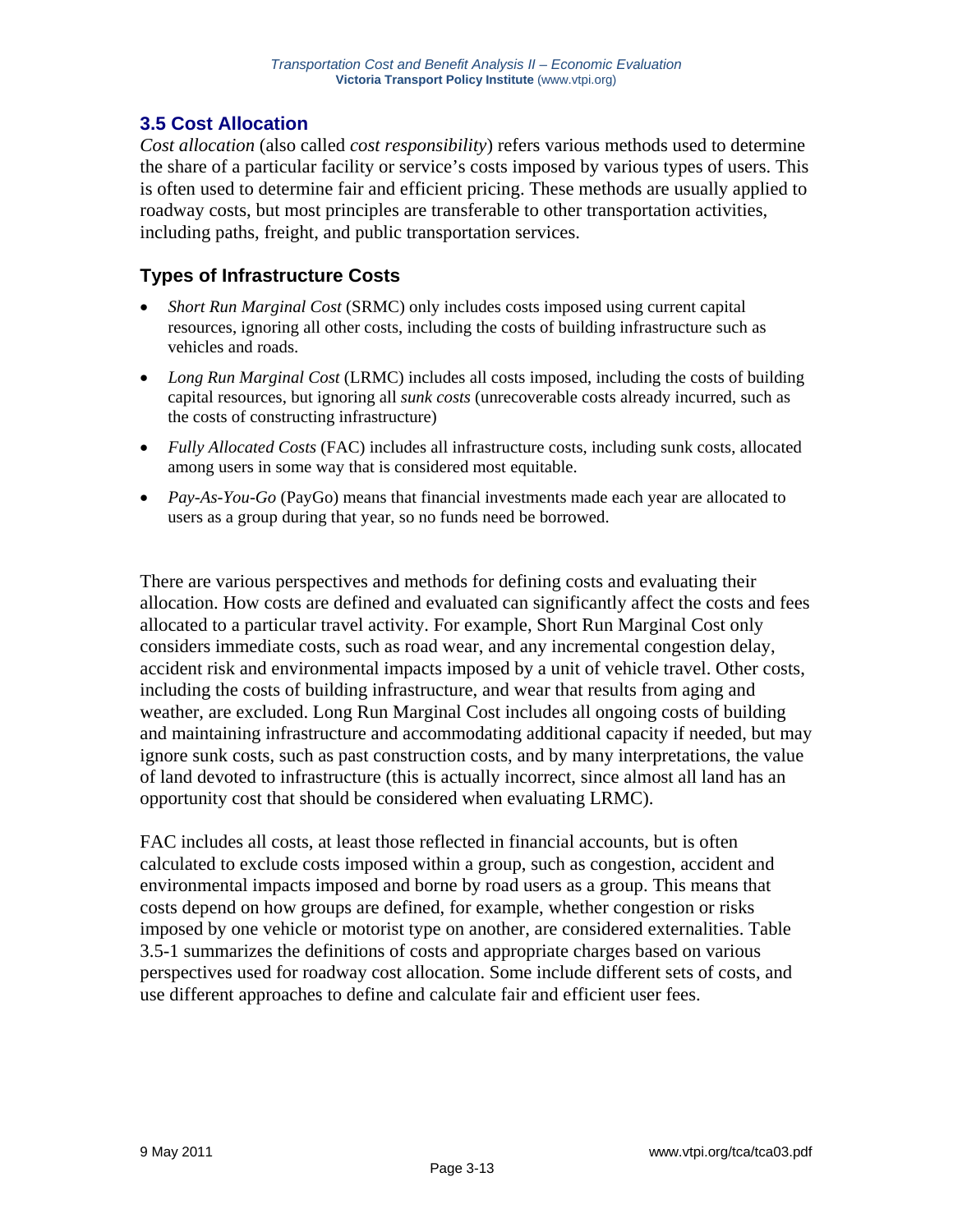| <b>Table 3.5-1 Comparison of Costs and Charge Concepts (Booz Allen Hamilton, 2005)</b> |  |
|----------------------------------------------------------------------------------------|--|
|----------------------------------------------------------------------------------------|--|

| <b>Category</b>                                 | <b>SRMC</b>                                                                                      | <b>LRMC</b>                                                                                                                                                                                                | <b>FAC</b>                                                                                           | <b>PayGo</b>                                                       |  |
|-------------------------------------------------|--------------------------------------------------------------------------------------------------|------------------------------------------------------------------------------------------------------------------------------------------------------------------------------------------------------------|------------------------------------------------------------------------------------------------------|--------------------------------------------------------------------|--|
| <b>Costs</b>                                    |                                                                                                  |                                                                                                                                                                                                            |                                                                                                      |                                                                    |  |
| Return on capital.                              | Not relevant                                                                                     | Not relevant                                                                                                                                                                                               | Return on capital                                                                                    | Not relevant                                                       |  |
| Infrastructure costs                            | Facility wear<br>caused by use.                                                                  | Facility wear caused by<br>All ongoing<br>infrastructure costs<br>use, and capital costs to<br>increase capacity to<br>(operations,<br>maintenance and<br>accommodate growing<br>demand.<br>depreciation). |                                                                                                      | All costs (operating<br>and capital)<br>incurred during a<br>year. |  |
| Service provider<br>operating costs             | Cost of an<br>additional vehicle<br>km.                                                          | Cost of an additional<br>vehicle km.                                                                                                                                                                       | All costs.<br>All costs associated<br>with providing<br>services.                                    |                                                                    |  |
| Congestion                                      | Costs imposed by<br>one user on other<br>transport system<br>users.                              | Not included if capacity<br>expansion leaves existing<br>traffic unaffected.                                                                                                                               | Not relevant, since<br>this cost is imposed<br>and borne by<br>infrastructure users<br>as a group.   |                                                                    |  |
| Mohring Effect                                  | Benefits of<br>increased public<br>transport service<br>frequencies due to<br>additional demand. | Benefits of increased<br>public transport service<br>frequencies due to<br>additional demand.                                                                                                              | Not relevant, since<br>this impact is<br>imposed and borne<br>by infrastructure<br>users as a group. |                                                                    |  |
| Accidents                                       | External crash risk<br>costs of an<br>additional unit of<br>travel.                              | External crash risk costs<br>of an additional unit of<br>travel.                                                                                                                                           | <b>External costs</b><br>attributed to user<br>groups on the basis<br>of responsibility.             | Not relevant                                                       |  |
| Environmental<br>Costs                          | Cost of an<br>additional unit of<br>travel.                                                      | Cost of an additional unit<br>of travel.                                                                                                                                                                   | Costs of total vehicle<br>travel.                                                                    | Not relevant                                                       |  |
| <b>Charges</b>                                  |                                                                                                  |                                                                                                                                                                                                            |                                                                                                      |                                                                    |  |
| Fuel excise tax and<br>road user charges        | Revenue associated<br>with an additional<br>vehicle km.                                          | Revenue associated with<br>an additional vehicle km.                                                                                                                                                       | Total revenues from<br>fuel taxes and road<br>user charges.                                          | Total revenues from<br>fuel taxes and road<br>user charges.        |  |
| Motor vehicle<br>registration and<br>licensing. | If related to<br>additional vehicle<br>travel                                                    | If related to additional<br>vehicle travel                                                                                                                                                                 | All motor vehicle<br>registration charges                                                            | All motor vehicle<br>registration charges                          |  |
| Goods and Services<br>Tax (GST)                 | On all costs.                                                                                    | On all costs.                                                                                                                                                                                              | On all costs.                                                                                        | On all costs.                                                      |  |
| Fares, fright tariffs<br>and traffic fines.     | Associated with an<br>additional unit of<br>travel.                                              | Associated with an<br>additional unit of travel.                                                                                                                                                           | All fares, taxes.                                                                                    | All fares, taxes.                                                  |  |

*This table summarizes differences between various categories of costs and charges.*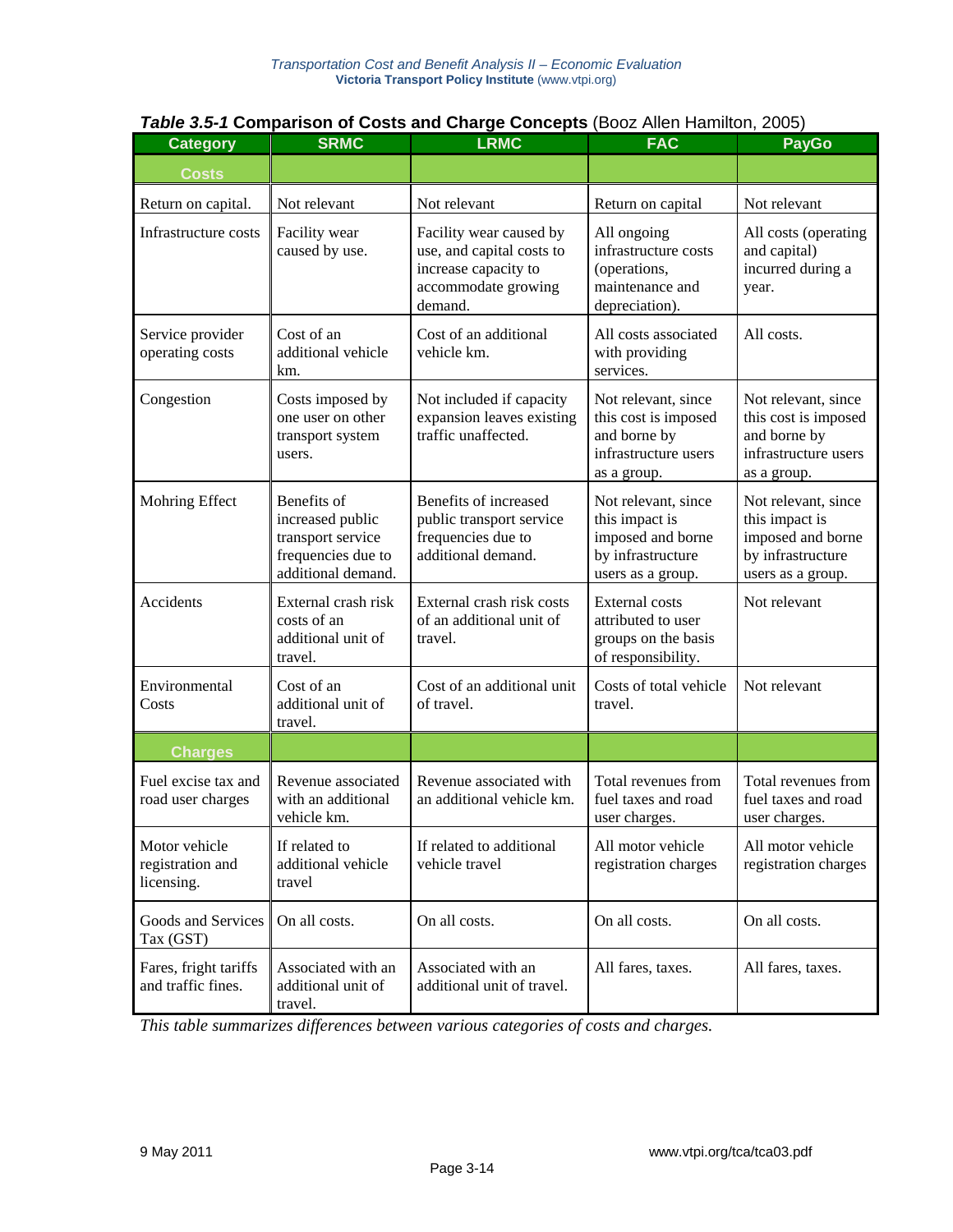#### **Best Practices**

Various documents listed below can be used as guides for developing a cost allocation methodology. Because there are many different perspectives and methodologies, and their selection can significantly affect results, it is important to develop a transparent cost allocation process, which explains the perspectives and assumptions used.

## **Information Resources**

David Anderson and Gerard McCullough (2003), *The Distribution of Transportation Costs in the Twin Cities Region*, Transportation and Regional Growth Study, Center for Transportation Studies, University of Minnesota, Report 15 (www.cts.umn.edu).

Booz Allen Hamilton (2005), *Surface Transport Costs and Charges Study*, Ministry of Transportation New Zealand (www.transport.govt.nz).

FHWA (1997), *Federal Highway Cost Allocation Study*, USDOT (www.dot.gov); at www.fhwa.dot.gov/policy/hcas/summary/index.htm

Joseph Jones and Fred Nix (1995), *Survey of the Use of Highway Cost Allocation in Road Pricing Decisions*, Transportation Association of Canada (www.tac-atc.ca).

Todd Litman (2007), *Socially Optimal Transport Prices and Markets*, VTPI (www.vtpi.org); at www.vtpi.org/sotpm.pdf

David Luskin (1999), *Facts and Furphies in Benefit-Cost Analysis: Transport*, Bureau of Transport Economics (www.bitre.gov.au); at www.bitre.gov.au/publications/24/Files/r100.pdf.

Brian D. Taylor, Hiroyuki Iseki and Mark Garrett (2000), *How Much Does A Transit Trip Cost?*, presented at the 2000 Conference of the Association of Collegiate Schools of Planning, University of California Transportation Center (www.uctc.net); at www.uctc.net/scripts/countdown.pl?702.pdf

TC (2006), *Allocation Options*, Transport Canada Policy Group (www.tc.gc.ca); at www.tc.gc.ca/pol/en/aca/fci/transmodal/menu.htm

Huib van Essen, Olivier Bello, Jos Dings, Robert van den Brink (2003), *To Shift Or Not To Shift, That's The Question: The Environmental Performance Of Freight And Passenger Transport Modes In The Light Of Policy Making*, CE (www.ce.nl) for the Dutch Ministry of Transport, Water Management and Public Works.

van Essen, et al (2004), *Marginal Costs of Infrastructure Use – Towards a Simplified Approach*, CE Delft (www.ce.nl).

Vermeulen, et al (2004), *The Price of Transport: Overview of the Social Costs of Transport*, CE Delft (www.ce.nl).

William Vickrey (1994), *Public Economics; Selected Papers by William Vickrey*, Cambridge University Press (www.uk.cambridge.org).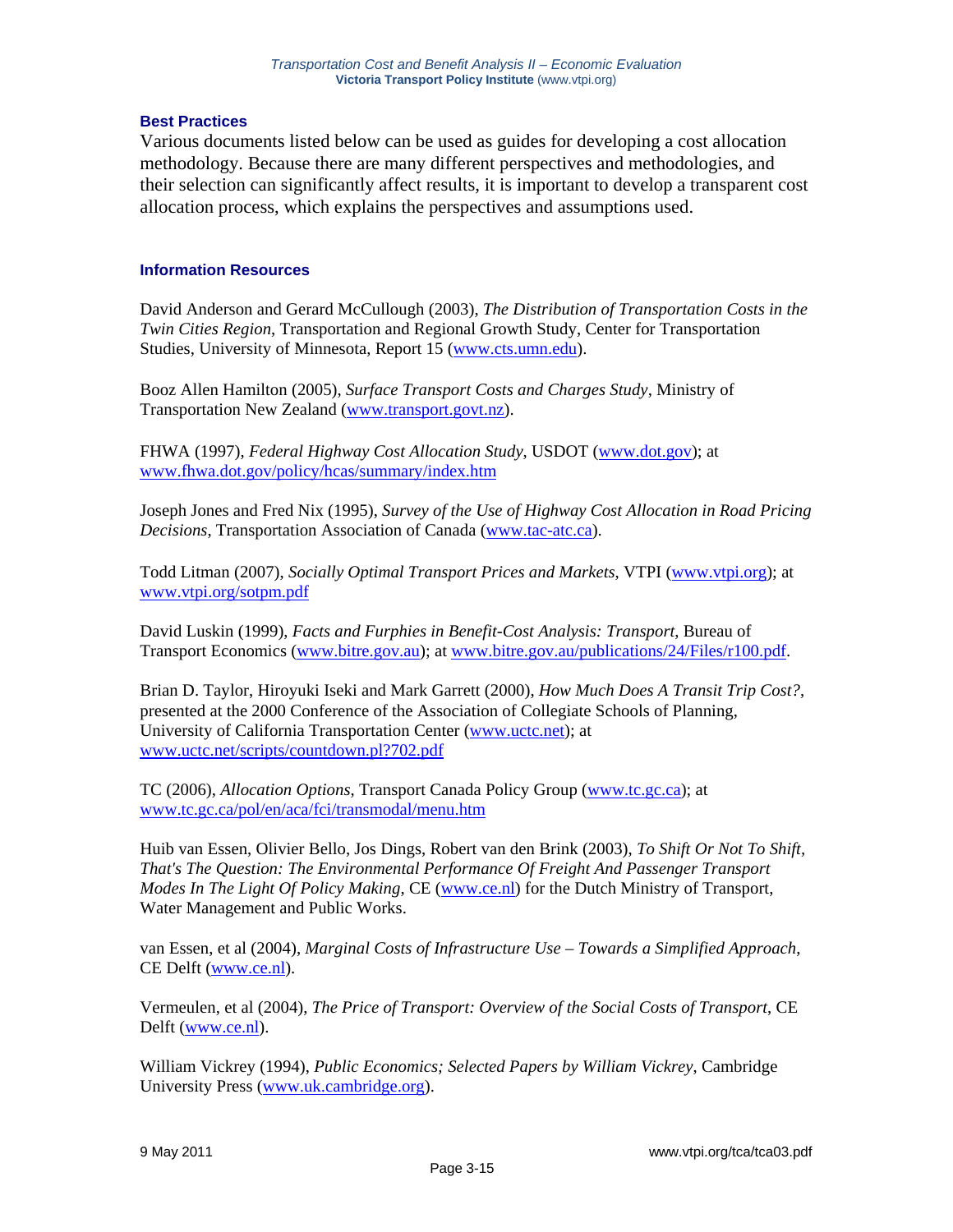## **3.6 Transportation Demand Management Evaluation**

Transportation Demand Management or (TDM also called *Mobility Management*) includes various strategies that result in more efficient use of transport resources. TDM Evaluation requires more comprehensive analysis than normally used for transport planning because it requires determining the economic impacts of different types of travel changes. The table below summarizes travel changes caused by various TDM strategies.17

| <b>TDM Strategies</b>  | <b>Mechanism</b>           | <b>Travel Changes</b>                               |
|------------------------|----------------------------|-----------------------------------------------------|
| <b>Traffic Calming</b> | Roadway redesign.          | Reduces automobile traffic speed, increases walking |
| Flextime               | Improved transport choice. | Shifts travel time (when trips occurs).             |
| Road/Congestion        | Pricing                    | Shifts travel time, and route, reduces peak-period  |
| Pricing                |                            | vehicle traffic.                                    |
| Distance-based charges | Pricing                    | Reduces overall vehicle travel.                     |
| Transit improvements   | Improved transport choice. | Shifts mode, increases transit use.                 |
| Rideshare promotion    | Improved transport choice. | Increases vehicle occupancy, reduces trips.         |
| Pedestrian and bicycle | Improved transport choice, | Shifts mode, increases walking and cycling.         |
| improvements           | facility improvements.     |                                                     |
| Carsharing             | Improved transport choice. | Reduces vehicle ownership and trips.                |
| Smart Growth, New      | More efficient land use,   | Shifts mode, reduces vehicle ownership and trip     |
| Urbanism               | improved travel choices.   | distances.                                          |

| <b>Table 3.6-1</b> | <b>Examples of TDM Travel Impacts</b> |
|--------------------|---------------------------------------|
|--------------------|---------------------------------------|

*Different types of TDM strategies cause different types of travel changes.* 

Different travel changes provide different types of costs and benefits. For example, a strategy that shifts travel from peak to off-peak periods has different impacts than a strategy that shifts travel modes or encourages more efficient land use.

Many TDM strategies affect consumer choices, prices and service quality. Conventional transportation investment models are generally unable to account for these impacts. Conventional models which evaluate transportation system quality based on mobility often assume that consumers must be worse off whenever they shift from driving to a slower mode or reduce their vehicle travel, even if they choose to do so. However, if consumers change their travel patterns in response to positive incentives (i.e., rewards for using reducing vehicle use or shifting to alternative modes, with no additional costs for people who continue to drive), they must be better off overall or they would not make the change. Accurate TDM evaluation requires a *consumer surplus* based evaluation model, which is a method of measuring the value that consumers place on a change in the price or quality of the goods they consume (in this case travel is considered a good). The basic technique for evaluating consumer impacts of price changes is to use the incremental cost to consumers who don't change their travel, plus half the change in price times the number of trips that increase or decrease, known as the "rule of half."

<sup>&</sup>lt;sup>17</sup> For more information see Transportation Elasticities and Land Use Impacts on Transport chapters of the *Online TDM Encyclopedia*, VTPI (www.vtpi.org).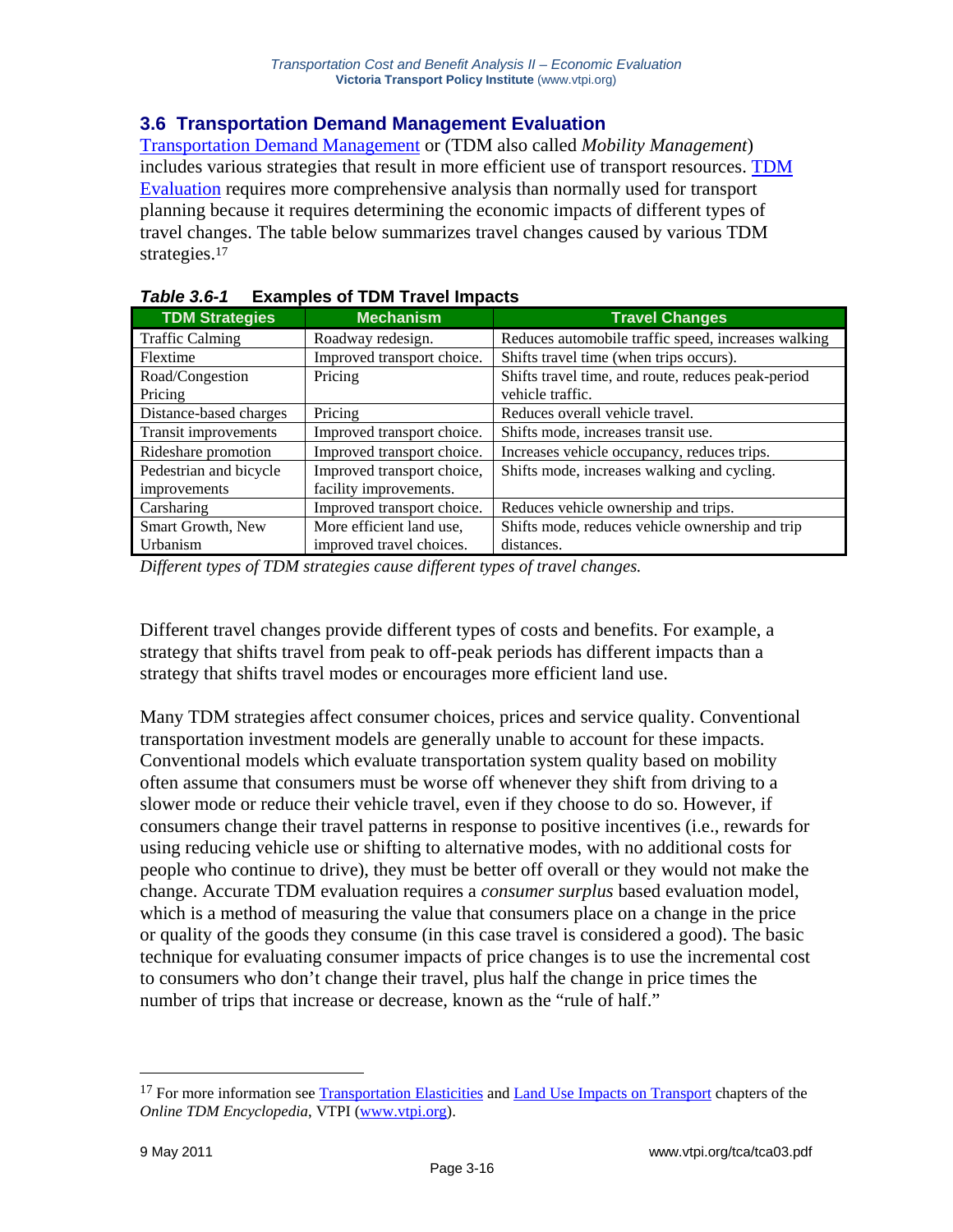For example, if a \$1 highway toll increase causes annual vehicle trips to decline from 3 million to 2 million, the reduction in consumer surplus (the total net cost to consumers) is \$2,500,000 (\$1 x 2 million for existing trips, plus \$1 x 1 million x  $\frac{1}{2}$  for vehicle trips foregone). Similarly, if a 50¢ per trip transit fare reduction results in an increase from 10 million to 12 million annual transit trips, this provides \$6 million in consumer surplus benefits (50¢ x 10 million for existing trips, plus 50¢ x 2,000,000 x  $\frac{1}{2}$  for added trips).

## **Best Practices**

Below is a list of best practices for accurate TDM Evaluation.

- Use *Accessibility-based* planning, rather than *mobility-based* planning. This allows consideration of the widest possible range of solutions to transport problems, including mobility substitutes and land use management that reduces the need for physical travel.
- Clearly define the *Base Case* and alternatives considered.
- Carefully define *incremental costs*. Identify the marginal costs of driving and alternative modes. Assign capacity expansion costs only to peak-period users.
- Use *comprehensive* estimates of costs and benefits, including all road and parking expenses, downstream congestion, impacts on nonmotorized transport, vehicle ownership costs, environmental impacts, impacts on travel choice and strategic land use objectives.
- Present results in units that are easy to understand and compare. For example, present costs and benefits in annualized dollars per capita, per vehicle, per vehicle-mile, per passengermile, or per additional vehicle trip.
- Indicate any impacts that are not quantified in the analysis because they are difficult to measure, and describe their impacts qualitatively. For example, describe how each option impacts equity objectives, economic development, and strategic land use goals.
- Use consumer surplus analysis to calculate consumer impacts of changes in route, mode and trip frequency. Do not assume that reduced mobility or travel speeds resulting from a voluntary change in travel patterns reflects increased consumer costs.
- Incorporate generated traffic impacts (additional vehicle travel that results from roadway improvements).
- Indicate the distribution of benefits and costs, and evaluate impacts in terms of equity objectives.
- Use sensitivity analysis and other statistical techniques to explicitly incorporate uncertainty and variability in economic analysis.
- Describe how different perspectives and assumptions could effect analysis conclusions.
- Produce reports that are understandable to a general audience and include all relevant technical information.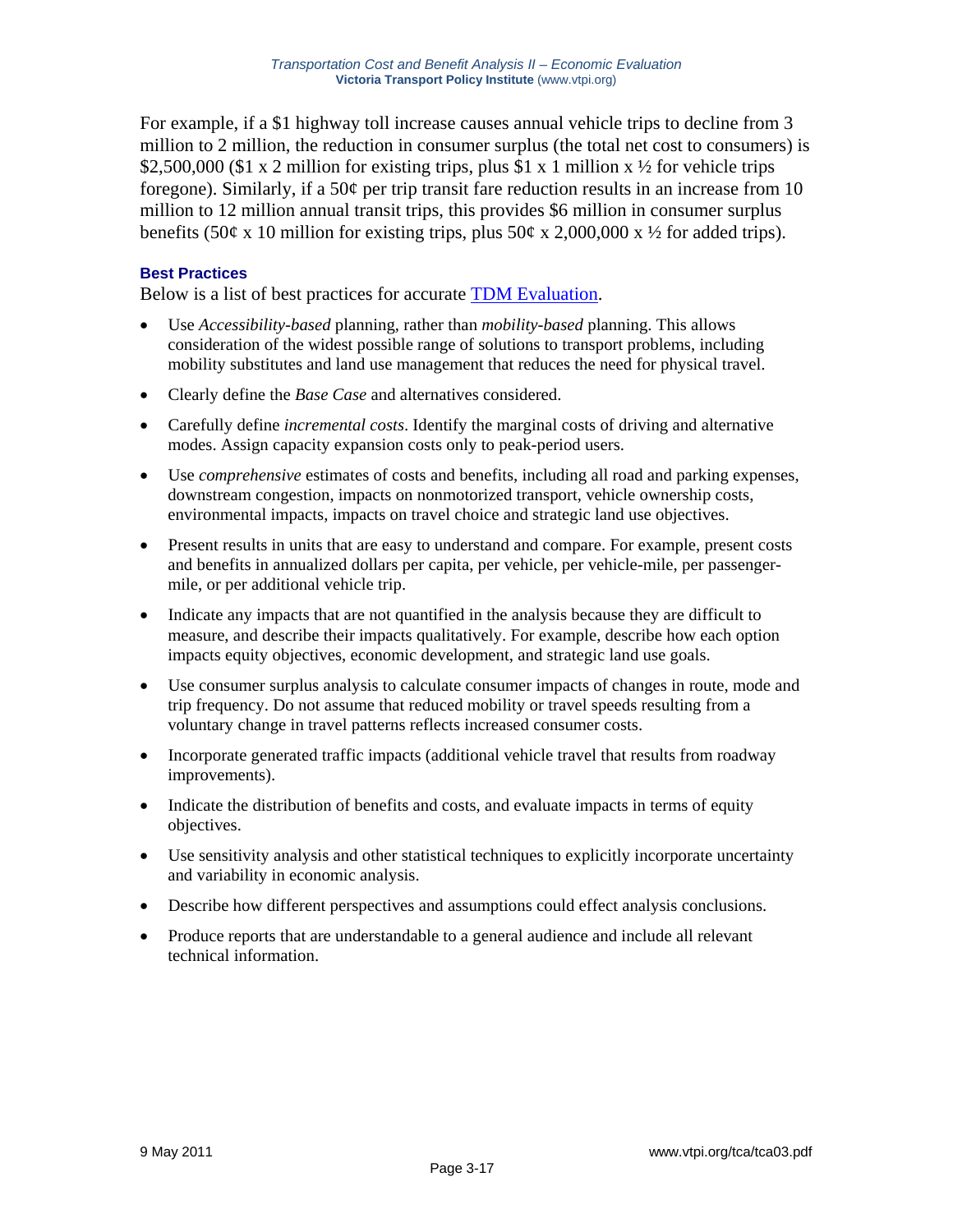#### **Information Resources**

Cambridge Systematics (1998), *Economic Impact Analysis of Transit Investments: Guidebook for Practioners*, Report 35, Transit Cooperative Research Program, Transportation Research Board (www.trb.org).

Comsis Corporation (1994), *A Guidance Manual for Implementing Effective Employer-based Travel Demand Management Programs*, FHWA and FTA (www.fhwa.dot.gov); at www.bts.gov/ntl/DOCS/474.html

DETR (2000), *Guidance on the Methodology for Multi-Modal Studies*, Department of the Environment, Transport and the Regions (www.dft.gov.uk / www.defra.gov.uk); at www.info4education.com/CIS/SiteMap/D/DETR.asp?AuthCode=

Erik Ferguson (2001), "Three Faces of Eve: How Engineers, Economists, and Planners Various View Congestion Control, Demand Management and Mobility Enhancement Strategies," *Journal of Transportation and Statistics* (www.bts.gov), Vol. 4, No. 1, April 2001, pp. 51-73.

FDOT (2002 / 2007), *Quality/Level of Service Handbook*, Florida Department of Transportation (www.dot.state.fl.us); at www.dot.state.fl.us/planning/systems/sm/los/los\_sw2.shtm

David J. Forkenbrock and Glen E. Weisbrod (2001), *Guidebook for Assessing the Social and Economic Effects of Transportation Projects*, NCHRP Report 456, Transportation Research Board, National Academy Press (www.trb.org).

ICF (1997), *Opportunities to Improve Air Quality Through Transportation Pricing*, Office of Mobile Sources, EPA (www.epa.gov); at www.epa.gov/otaq/market/pricing.pdf

IFS (2001), *Virtual Learning Arcade – London Transport*, Institute for Fiscal Studies (www.ifs.org.uk). For technical information see Tony Grayling and Stephen Glaister (2000), *A New Fares Contract for London*, Institute for Public Policy Research (www.ippr.org.uk), ISBN 1 86030 100 2.

Todd Litman (2008), *Guide to Calculating Mobiltiy Management Benefits*, VTPI (www.vtpi.org); at www.vtpi.org/tdmben.pdf

NHI (1995), *Estimating the Impacts of Urban Transportation Alternatives*, National Highway Institute, Course 15257, USDOT (www.nhi.fhwa.dot.gov).

VTPI, "Evaluation" *Online TDM Encyclopedia* (www.vtpi.org/tdm/tdm14.htm).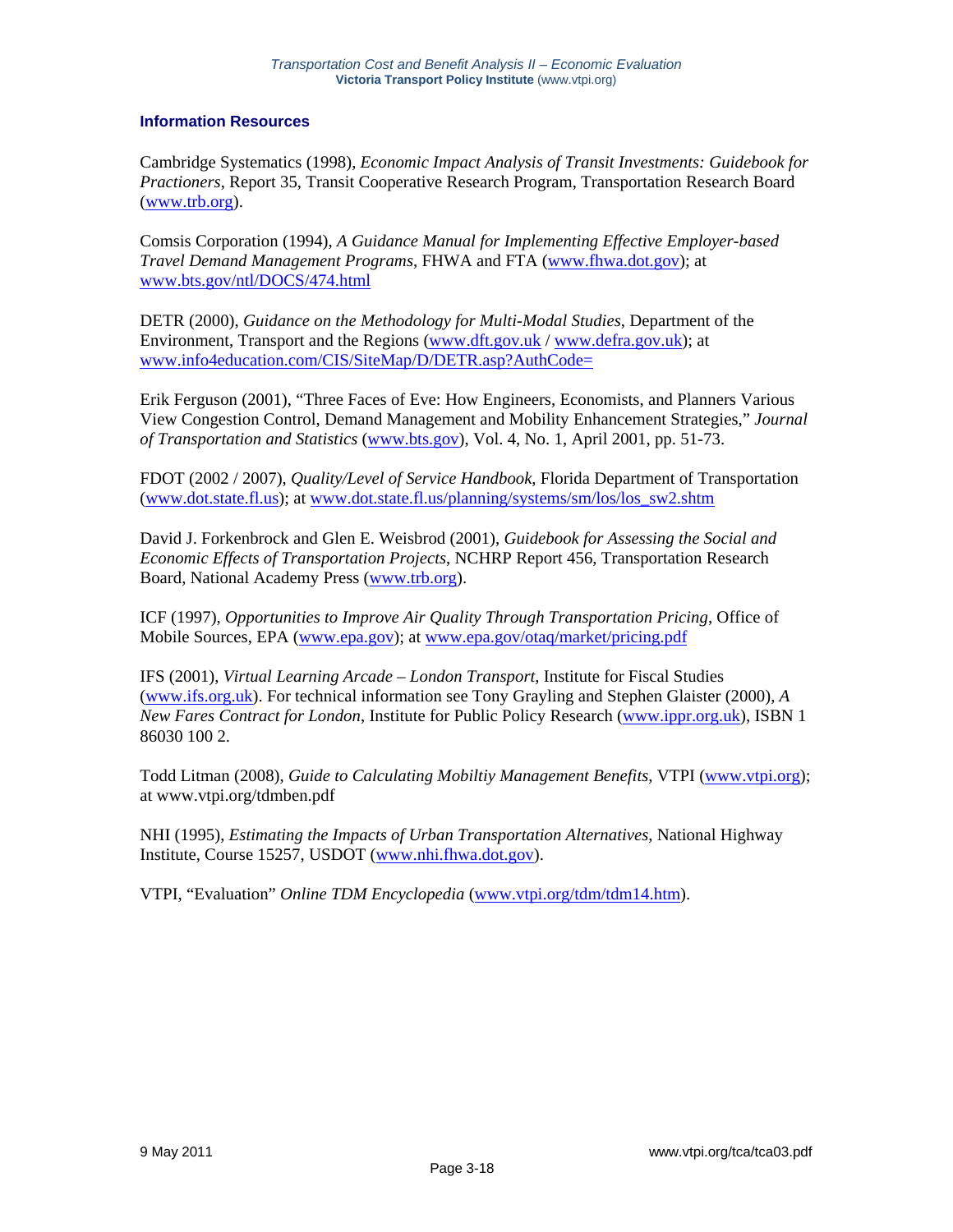# **3.7 Transportation Equity Evaluation and Compensation**

*Equity* refers to the *distribution* (or *incidence*) of costs and benefits. There is no single correct way to evaluate equity. It may be appropriate to use several different methods to evaluate equity in a particular transportation planning process. There are three general types of equity related to transport:

- 1. *Horizontal Equity* (also called *fairness* or *egalitarianism*) is concerned with whether each individual or group is treated equally, assuming that their needs and abilities are comparable. It implies that consumers should "get what they pay for and pay for what they get" (i.e., the "user pays principle") unless subsidies are specifically justified.
- 2. *Vertical Equity With Regard to Income* considers the allocation of costs between different income classes, assuming that public policies should favor people who are economically disadvantaged. Policies that provide a benefit lower-income people are called "progressive," while those that make lower-income people relatively worse off are called "regressive."
- 3. *Vertical Equity With Regard to Mobility Need and Ability* considers whether a transportation system provides adequate service to people who have special transportation needs (i.e., they are *transportation disadvantaged*). It justifies facility design features and special mobility services that provide access to people with disabilities. It suggests that public subsidies should be used to provide basic access to people who are transportation disadvantaged.

Below are indicators for evaluating the equity impacts of transport policies and projects.

- *Treats everybody equally.* This reflects whether a policy or program treats each group or individually equally.
- *Individuals bear the costs they impose*. This reflects whether a policy or program makes individual consumers bear the costs they impose.
- *Progressive with respect to income.* This reflects whether a policy or program increases transportation affordability and makes lower-income households better or worse off.
- *Benefits transportation disadvantaged.* This reflects whether a policy or program makes people who are transportation disadvantaged better off by increasing their travel options or providing financial savings.
- *Improves basic access.* This reflects whether a policy or program favors high value transport (emergency response, commuting, essential shopping) over less important transport.

Equity objectives sometimes conflict. For example, providing basic mobility for people with disabilities and progressive transport pricing (which help achieve vertical equity objectives), often requires subsidies (which contradicts horizontal equity objectives). These trade-offs should be considered in transportation equity analysis. Transportation equity analysis is also affected by the units that are used to measure impacts (e.g., per vehicle-mile, per passenger-mile, per capita), and the perspective and scope of analysis.

Determining appropriate compensation for crash victims or pollution damages is an equity issue. The proper conceptual framework for determining fair and efficient compensation is *willingness-to-accept*, that is, the amount of financial compensation that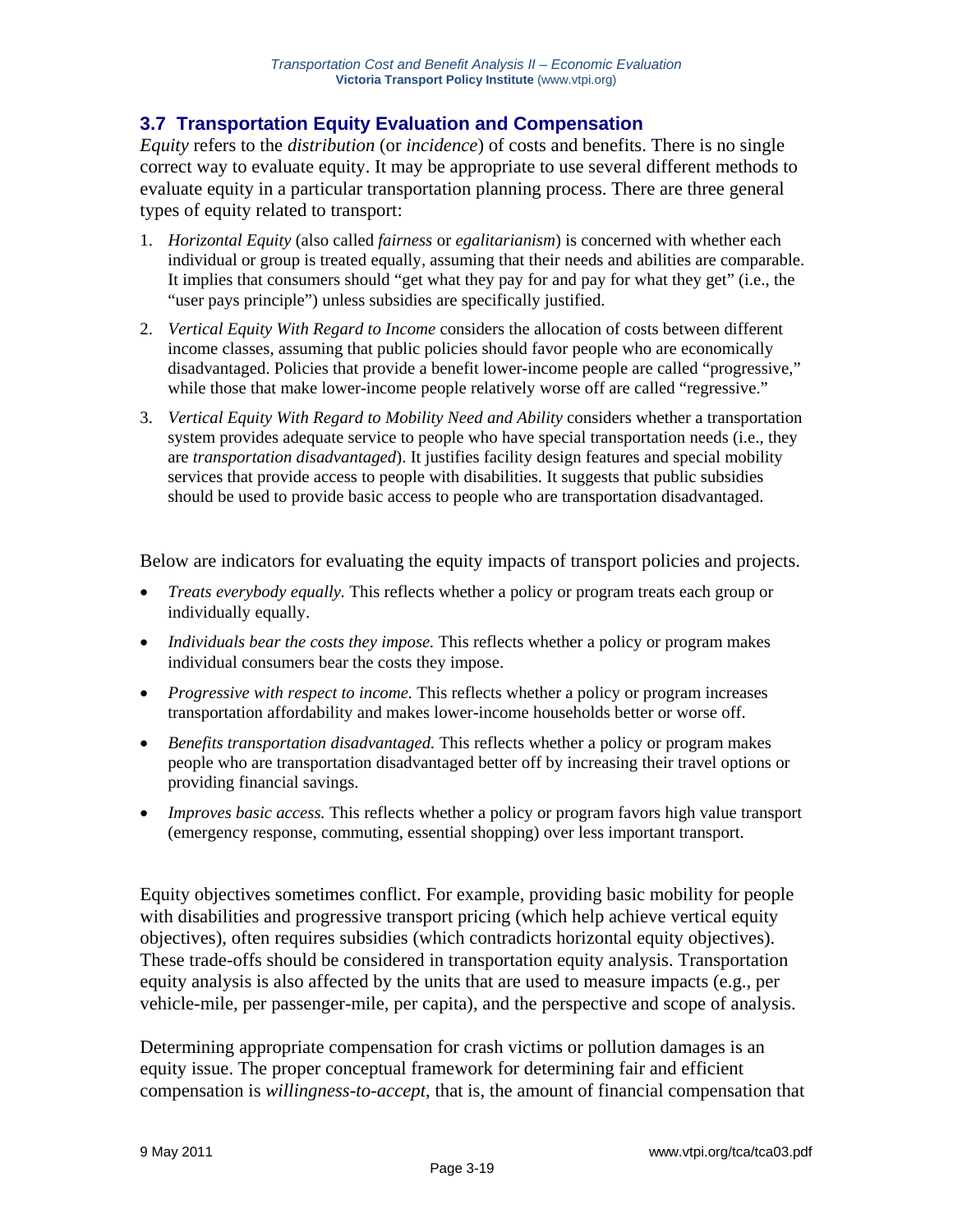a particular victim requires before he or she would volunteer to bear such damages. This reflects the assumption that individuals have a right to live without being injured by others. Many cost studies are based on willingness-to-pay values, that is, the amount consumers would voluntarily pay to avoid a risk or injury.18 Willingness-to-pay tends to result in lower values than willingness-to-accept due to budget constraints (e.g., a consumer may value increased safety but cannot afford to pay for it, so willingness-topay values are low, yet they would be unwilling to accept reduced safety in exchange for a financial reward, so their willingness-to-accept values are relatively high). As a result, published non-market cost values based on willingness-to-pay represents a lower-bound of the true fair compensation values.

## **Best Practices**

Below are suggestions for incorporating equity objectives into transport decision-making.

- Equity analysis should be incorporated explicitly in transportation planning.
- Transportation equity should be evaluated in several different ways, including horizontal equity, vertical equity with respect to income, and vertical equity with respect to need.
- Equity analysis should be as comprehensive as possible, taking into account direct and indirect, market and non-market, short- and long-term impacts.
- Evaluate the distribution of impacts by income, need, driving ability and geographic location to determine if any groups will bear an excessive burden.
- Consider different demographic groups when evaluating transportation equity impacts, including drivers and non-drivers, and people who are economically, socially or physically disadvantaged.
- In general, equity analysis should be based on per capita measurement units, rather than per vehicle or per vehicle-mile, which tends to give greater weight to higher income people who travel more, and gives far less consideration to people who are transportation disadvantaged.
- Involve affected communities in planning decisions. Effective public involvement in decision-making, including disadvantaged populations, is essential to make transportation planning more equitable.

<sup>&</sup>lt;sup>18</sup> The difference between willingness-to-pay and willingness-to-accept reflects the allocation of "rights," including the right of individuals to be free from injuries caused by other people's actions. If people have no inherent right to safety, they would be obliged to pay others to avoid crashing into them, so the appropriate test is willingness-to-pay for crash reduction. However, if road users are considered to have a right to safety, then the appropriate test is willingness-to-accept for crash damages. Standard legal and economic practice assume that individuals have a fundamental right to be safe from damages caused by other people's actions, indicating that willingness-to-accept is the appropriate measurement technique for compensation analysis.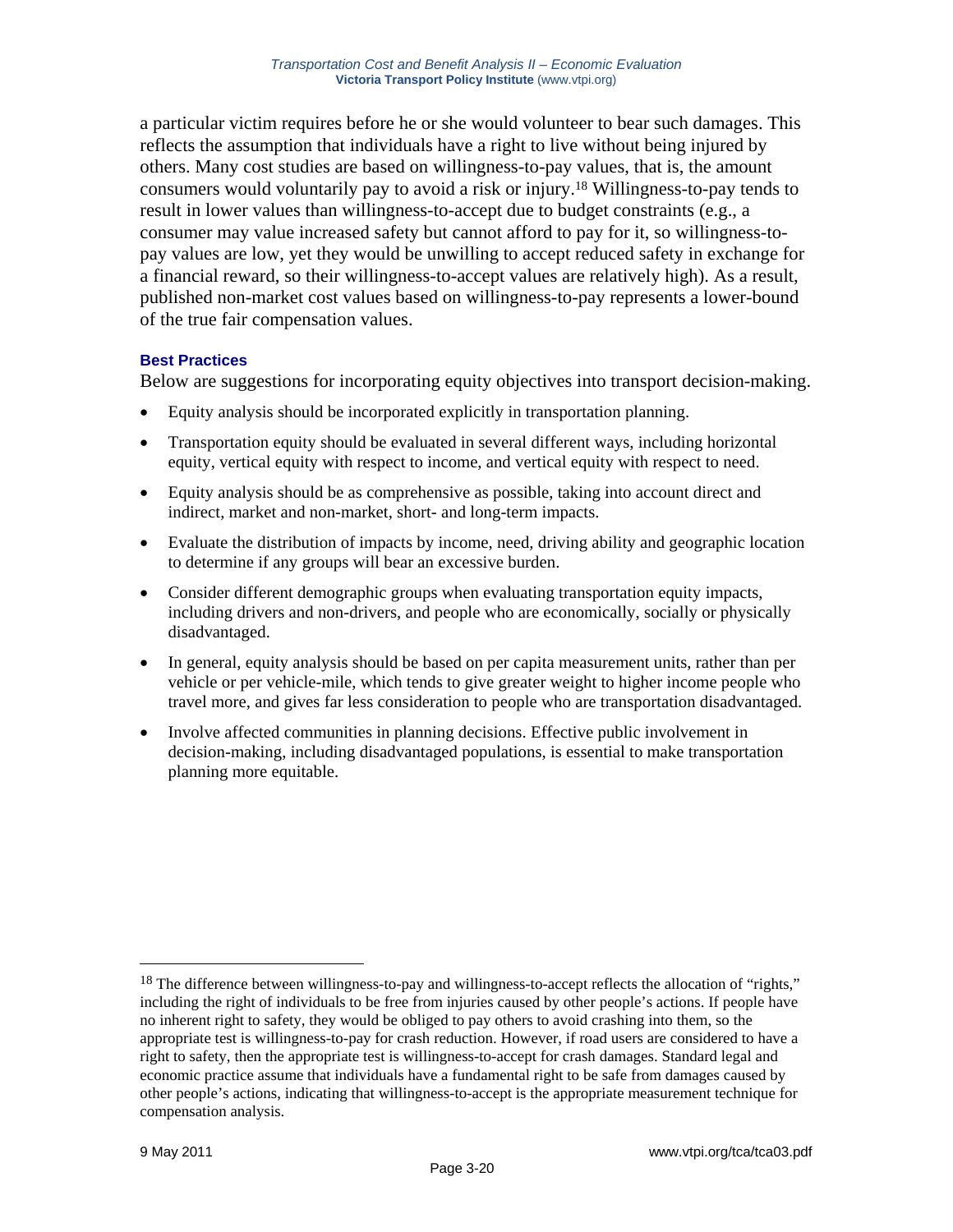#### **Information Resources**

David Anderson and Gerard McCullough (2003), *The Distribution of Transportation Costs in the Twin Cities Region*, Transportation and Regional Growth Study, Center for Transportation Studies, University of Minnesota, Report 15 (www.cts.umn.edu); at www.cts.umn.edu/trg/research/reports/TRG\_15.html

Rahman Paul Barter and Tamim Raad (2000), *Taking Steps*, SUSTRAN Network (www.geocities.com/sustrannet); at www.geocities.com/sustrannet/actionguide/Outline.htm

*Community Impact Assessment Website* (www.ciatrans.net) provides information for considering impacts on human environments in transportation planning.

*Environmental Justice Resource Center* (www.ejrc.cau.edu) at Clark Atlanta University publishes the quarterly *Transportation Equity* newsletter.

FHWA (1997), *1997 Federal Highway Cost Allocation Study*, USDOT (www.fhwa.dot.gov); at www.fhwa.dot.gov/policy/hcas/summary/index.htm

FHWA, *Environmental Justice Website* (www.fhwa.dot.gov/environment/ej2.htm) provides information on community impact assessment, public involvement in transportation planning.

FHWA, *Toolbox for Regional Policy Analysis; Distribution of Impacts Case Studies*, Federal Highway Administration (www.fhwa.dot.gov/planning/toolbox).

David Forkenbrock and Lisa Schweitzer (1997), *Environmental Justice and Transportation Investment Policy*, Public Policy Center, University of Iowa (www.uiowa.edu).

David J. Forkenbrock and Glen E. Weisbrod (2001), *Guidebook for Assessing the Social and Economic Effects of Transportation Projects*, NCHRP Report 456, TRB (www.trb.org); at http://onlinepubs.trb.org/Onlinepubs/nchrp/nchrp\_rpt\_456-a.pdf

Todd Litman (2002 / 2007), "Evaluating Transportation Equity," *World Transport Policy & Practice* (http://ecoplan.org/wtpp/wt\_index.htm), Volume 8, No. 2, Summer 2002, pp. 50-65; also available at VTPI (www.vtpi.org/equity.pdf).

Social Exclusion Unit (2003), *Making the Connections: Transport and Social Exclusion*, Department for Environment, Transport and the Regions (www.dft.gov.uk/www.defra.gov.uk); at

www.carplus.org.uk/Resources/pdf/Making\_the\_Connections\_Final\_Report\_on\_Transport\_and\_ Social\_Exclusion.pdf

Jeff Turner, *Transport and Social Exclusion Toolkit*, University of Manchester (www.manchester.ac.uk).

The *Surface Transportation Policy Project* (www.transact.org) provides information and advocacy for more balanced transportation policies.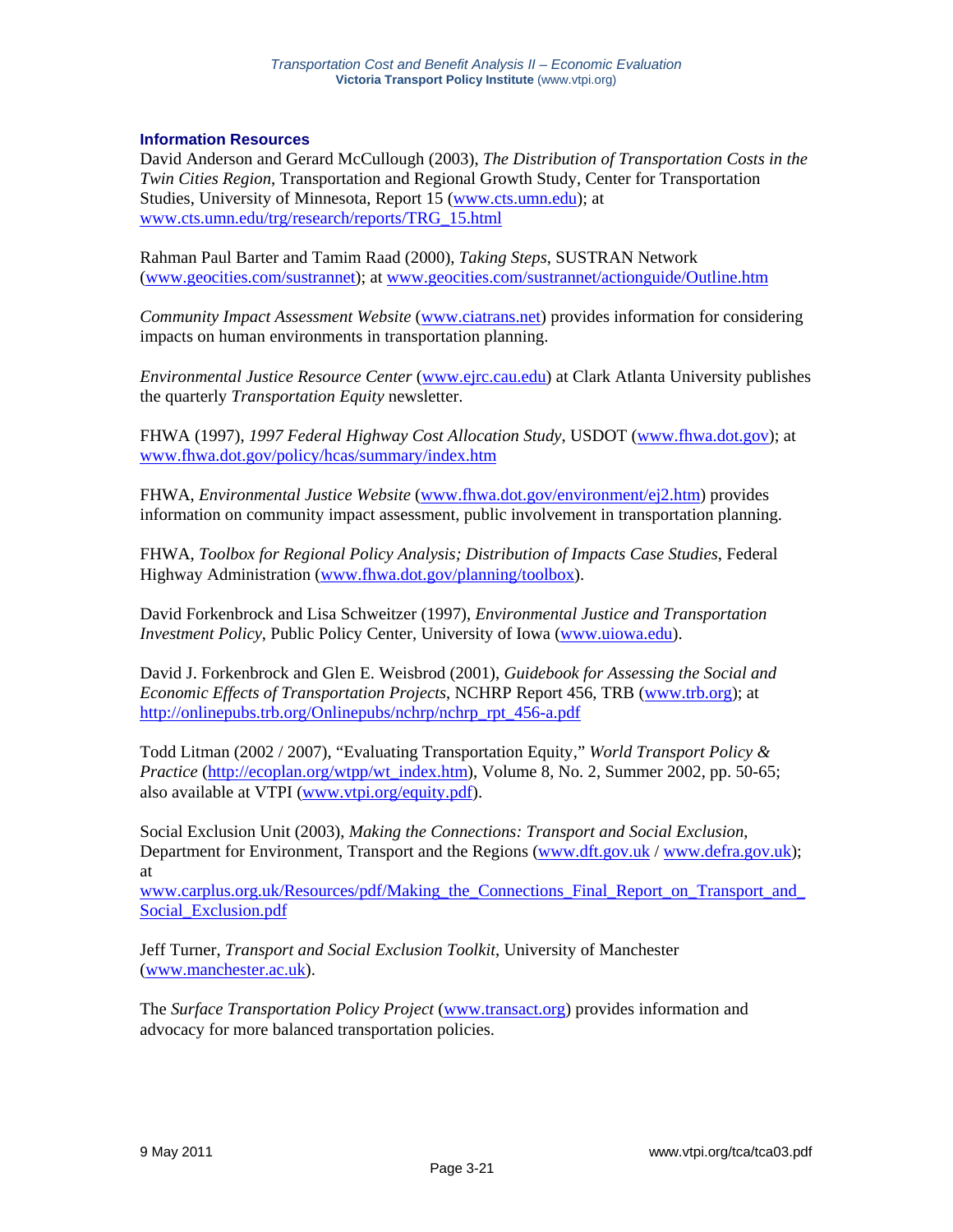# **3.8 Economic Development**

*Economic Development* refers to progress toward a community's economic goals, such as increases in economic productivity, employment, and business activity. Transportation facility investments and subsidies are often justified with the claims that they will stimulate economic development. Various techniques can be used to measure the economic development impacts of a particular transport policy or project. Although most economic activities require transportation, not every transport improvement increases economic development. Polices that violate market principles (such as underpricing and distortive taxes) and inefficient investments (roads or railroads that are not cost effective) can increase mobility but reduce overall economic development. Transport policies tend to increase economic development if they:

- Increase and improve cost-effective transportation options.
- Result in more cost effective transportation facility and service investments.
- Increase transport system efficiency (reduce total costs or increase total benefits).
- Create more efficient pricing by making prices more accurately reflect marginal costs.
- Create more neutral public policies (such as less distortive tax policies).
- Reduce resource costs, such as the amount of fuel consumed per unit of transport, and the amount of land devoted to transport facilities.

In many cases the perceived economic development that results consists more of economic transfers (some businesses or areas benefit at the expense of others) than true net economic gains. *Only if inadequate transport is a significant limiting economic factor and transport facility investments or subsidies are the most cost-effective way to improve accessibility are such policies likely to increase economic development.* More comprehensive costs and benefit analysis can better evaluate economic development impacts by identifying policies that reflect market principles, and investments that are most cost effective overall, including indirect and nonmarket impacts.

## **Information Resources**

Marlon Boarnet (1997), "New Highways & Economic Productivity: Interpreting Recent Evidence," *Journal of Planning Literature*, Vol. 11, No. 4, May 1997, pp. 476-486.

David J. Forkenbrock and Glen E. Weisbrod (2001), *Guidebook for Assessing the Social and Economic Effects of Transportation Projects*, NCHRP Report 456, Transportation Research Board (www.trb.org); at http://gulliver.trb.org/publications/nchrp/nchrp\_rpt\_456-a.pdf.

Todd Litman (2009), *Evaluating Transportation Economic Development Impacts*, VTPI (www.vtpi.org); at www.vtpi.org/econ\_dev.pdf.

VTPI (2008), "TDM and Economic Development," *Online TDM Encyclopedia*, Victoria Transport Policy Institute (www.vtpi.org); at www.vtpi.org/tdm/tdm54.htm.

Glen Weisbrod (2007), *Models to Predict the Economic Development Impact of Transportation Projects: Historical Experience and New Applications*, Annals of Regional Science, December 2007; at www.edrgroup.com/edr1/bm%7Edoc/models-to-predict-the-eco.pdf.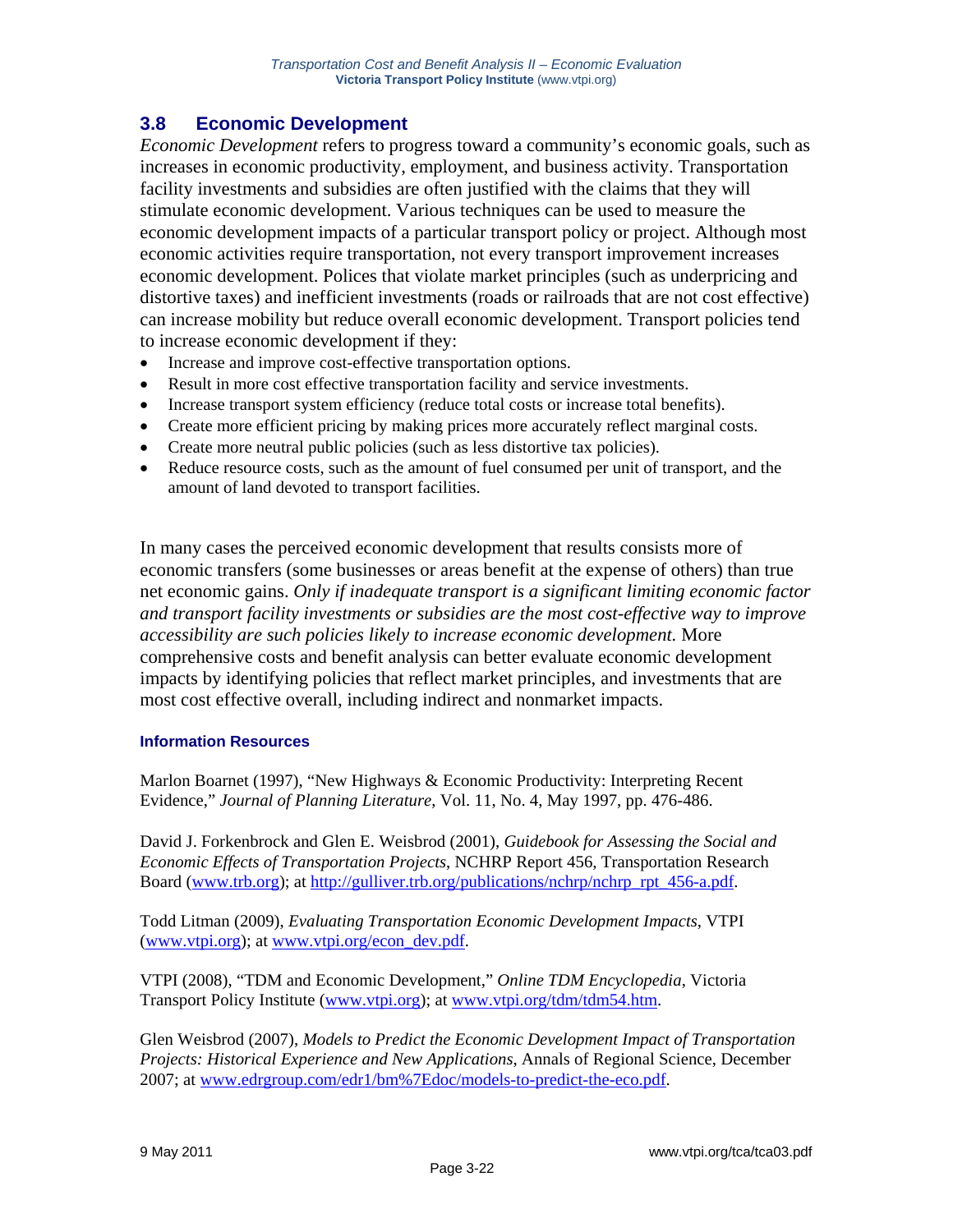# **3.9 Conclusions**

Most current transportation economic evaluation studies consider a relatively limited range of impacts. This may be adequate for comparing relatively similar options, such as various highway alignments, but is inadequate for comparing different modes, evaluating pricing and other TDM options, performing strategic and sustainability planning, or evaluating equity impacts. In general, transportation evaluation should be as comprehensive as possible, including indirect, long-term and nonmarket impacts.

More comprehensive cost analysis can help guide more optimal policy and planning decisions. Conventional evaluation practices that only consider a limited set of impacts can result in solutions to one problem that exacerbate others. For example, congestion reduction solutions that increase total vehicle travel usually increase parking costs, crashes, pollution and sprawl. Emission reduction strategies that increase fuel efficiency reduce the per-mile cost of driving, which tends to increase traffic congestion, crashes, sprawl and even some types of pollution. Only when all of these impacts are considered can decision-makers insure that they are making truly optimal decisions.

Table 3.9-1 describes various transportation evaluation applications and perspectives, and the types of impacts they should include.

|                           | <b>Definition</b>                    | <b>Impacts to Include</b>                      |
|---------------------------|--------------------------------------|------------------------------------------------|
| Project Funding           | Develop funding for a particular     | Marginal costs associated with use of the      |
|                           | transport facility or service.       | facility or service. Sunk costs often ignored. |
| Project Planning          | Evaluate and compare transport       | Project costs, user impacts, and changes in    |
|                           | projects, such as a road or transit  | external and indirect impacts, such as         |
|                           | improvement.                         | downstream congestion and parking costs.       |
| <b>Strategic Planning</b> | Long-term, comprehensive             | All costs, including indirect, long-term and   |
|                           | transportation and land use plan for | nonmarket impacts within that jurisdiction.    |
|                           | a particular area.                   |                                                |
| Pricing                   | Determining optimal transport        | External costs. May include indirect and       |
|                           | pricing.                             | long-term externalities, depending on          |
|                           |                                      | analysis perspective.                          |
| <b>TDM</b>                | Evaluating and comparing transport   | All costs, including indirect, long-term and   |
|                           | programs that include alternative    | nonmarket impacts.                             |
|                           | modes, pricing or other demand       |                                                |
|                           | management incentives.               |                                                |
| Sustainability            | Long-term, comprehensive             | All costs, including indirect and long-term    |
|                           | transportation and land use plan.    | impacts.                                       |
| Equity                    | Support for equity objectives,       | All costs, including indirect and nonmarket    |
|                           | including horizontal equity          | impacts, and changes in transportation         |
|                           | (fairness) and vertical equity       | affordability, diversity and accessibility.    |
|                           | (impacts on disadvantaged groups.    |                                                |
| Economic                  | Evaluates how specific               | All impacts as they relate to market           |
| Development               | transportation policies and projects | principles, and to the cost effectiveness of   |
|                           | will affect economic development.    | investments and subsidies.                     |

*Table 3.9-1* **Impacts To Include In Various Evaluation Applications** 

*This table summarizes the types of impacts to consider in various evaluation applications.*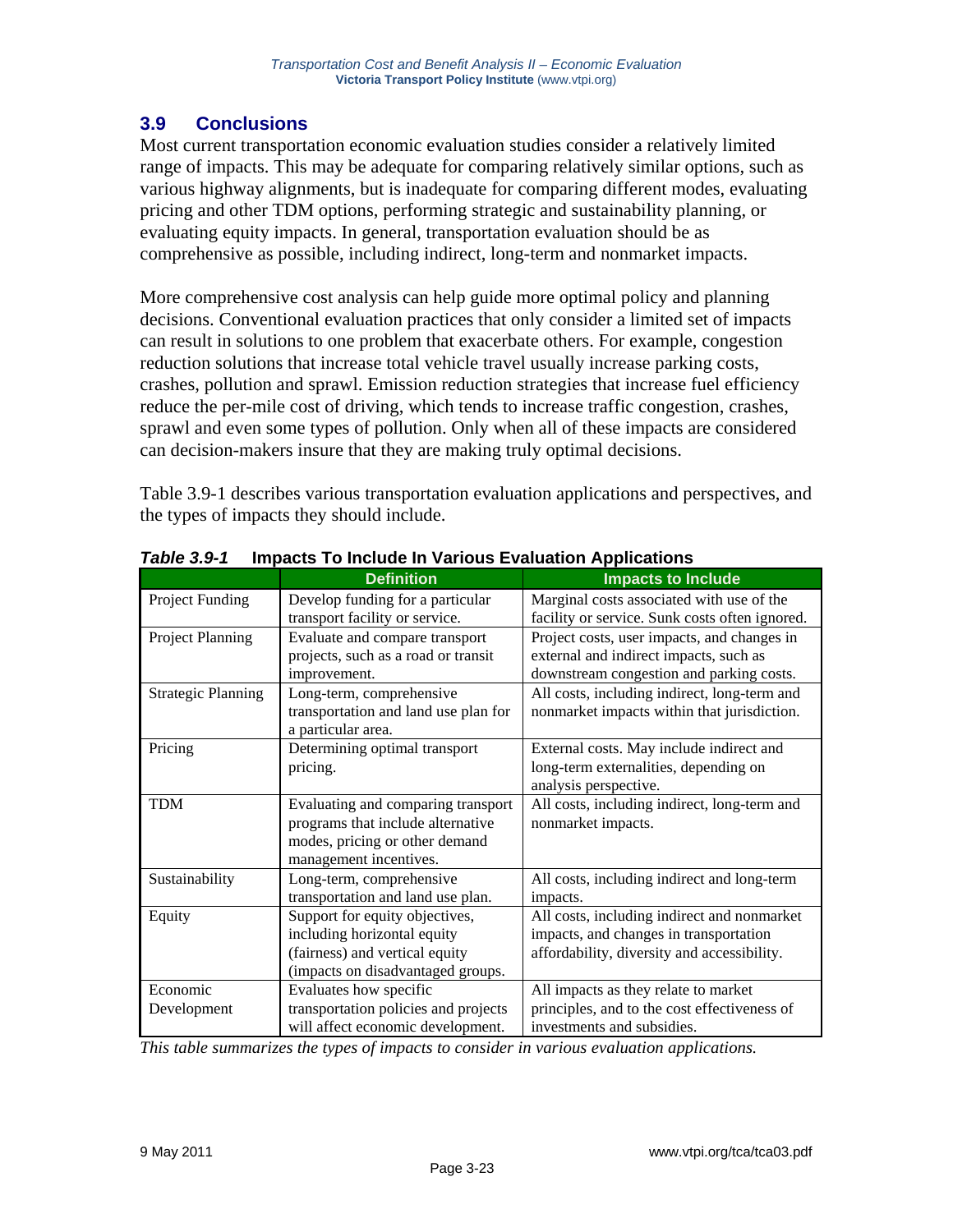Table 3.9-2 identifies which costs in this guidebook should be included in various evaluation applications. Of course, exactly which costs are included, and how they are quantified, will depend on the perspective, needs and resources of a particular situation.

|                                     | Project<br><b>Funding</b> | <b>Project</b><br><b>Planning</b> | <b>Strategic</b><br><b>Planning</b> | <b>Pricing</b> | <b>TDM</b> | Sustain-<br>ability | <b>Equity</b> | Econ.<br><b>Dev</b> |
|-------------------------------------|---------------------------|-----------------------------------|-------------------------------------|----------------|------------|---------------------|---------------|---------------------|
| 5.1 Vehicle Costs- Fixed            |                           | 2                                 | 3                                   | 1              | 3          | 3                   | 3             | 3                   |
| 5.1 Vehicle Costs- Variable         |                           | 3                                 | 3                                   | $\overline{c}$ | 3          | 3                   | 3             | 3                   |
| 5.1 Vehicle Costs Subsidies         |                           | 3                                 | 3                                   |                | 3          | 3                   | 3             | 3                   |
| 5.2 Travel Time                     |                           | 3                                 | 3                                   |                | 3          | 3                   | 3             | 3                   |
| 5.3 Internal Safety & Health        |                           | $\overline{2}$                    | 3                                   |                | 3          | 3                   | 3             | 3                   |
| 5.3 Crash & Health                  | 1                         | 3                                 | 3                                   | 3              | 3          | 3                   | 3             | 3                   |
| <b>Externalities</b>                |                           |                                   |                                     |                |            |                     |               |                     |
| 5.4 Parking – Internal              |                           | $\overline{c}$                    | 3                                   |                | 3          | 3                   | 3             | 3                   |
| 5.4 Parking – External              |                           | 3                                 | 3                                   | 3              | 3          | 3                   | 3             | 3                   |
| 5.5 Congestion                      | $\mathfrak{2}$            | 3                                 | 3                                   | 3              | 3          | 3                   | 3             | 3                   |
| 5.6 Roadway Costs                   | 3                         | 3                                 | 3                                   | 3              | 3          | 3                   | 3             | 3                   |
| 5.7 Roadway Land Value              | $\overline{2}$            | 3                                 | 3                                   | $\overline{2}$ | 3          | 3                   | 3             | 3                   |
| <b>5.8 Traffic Services</b>         | 3                         | 3                                 | 3                                   | 3              | 3          | 3                   | 3             | 3                   |
| <b>5.9 Transportation Diversity</b> |                           | $\overline{2}$                    | 3                                   | 1              | 3          | 3                   | 3             | 3                   |
| 5.10 Air Pollution                  | 1                         | 3                                 | 3                                   | 3              | 3          | 3                   | 3             | 3                   |
| 5.11 Noise                          |                           | 3                                 | 3                                   | $\overline{2}$ | 3          | 3                   | 3             | 3                   |
| <b>5.12 Resource Consumption</b>    |                           | 2                                 | 3                                   | 3              | 3          | 3                   | 3             | 3                   |
| 5.13 Barrier Effect                 | 1                         | 3                                 | 3                                   | $\overline{2}$ | 3          | 3                   | 3             | 3                   |
| 5.14 Land Use Impacts               | 1                         | $\overline{2}$                    | 3                                   | 1              | 3          | 3                   | 3             | 3                   |
| 5.15 Water Pollution                |                           | 3                                 | 3                                   | $\overline{2}$ | 3          | 3                   | 3             | 3                   |
| 5.16 Waste Disposal                 |                           | 3                                 | 3                                   |                | 3          | 3                   | 3             | 3                   |

*Table 3.9-2* **Impacts To Include In Various Evaluation Applications** 

*This table indicates which costs should be considered for different types of transportation evaluation. 3=Always Include, 2=Usually Include, 1=Sometimes Include.* 

Determining evaluation perspective and scope is a policy decision that should reflect community values. Some costs can reasonably be excluded from some evaluations. For example, parking externalities and sprawl costs are traditionally excluded from road project evaluation because they are considered indirect costs that should be addressed directly, through appropriate policies and pricing. Ideally, parking externalities should be internalized through parking fees and sprawl should be addressed through land use regulations. However, until such reforms are implemented, it is appropriate to recognize that projects such as road widening that increase total vehicle travel will tend to increase parking and sprawl costs, and mobility management strategies that encourage use of alternative modes provide additional benefits if they reduce parking externalities and encourage more efficient land use than would otherwise occur.

Although not all of these impacts are suitable for quantification, unquantified impacts should be identified and evaluated based on community objectives. For example, if a community has objectives to increase transport diversity or reduce sprawl, each option can be rated according to the degree to which is supports or contradicts them.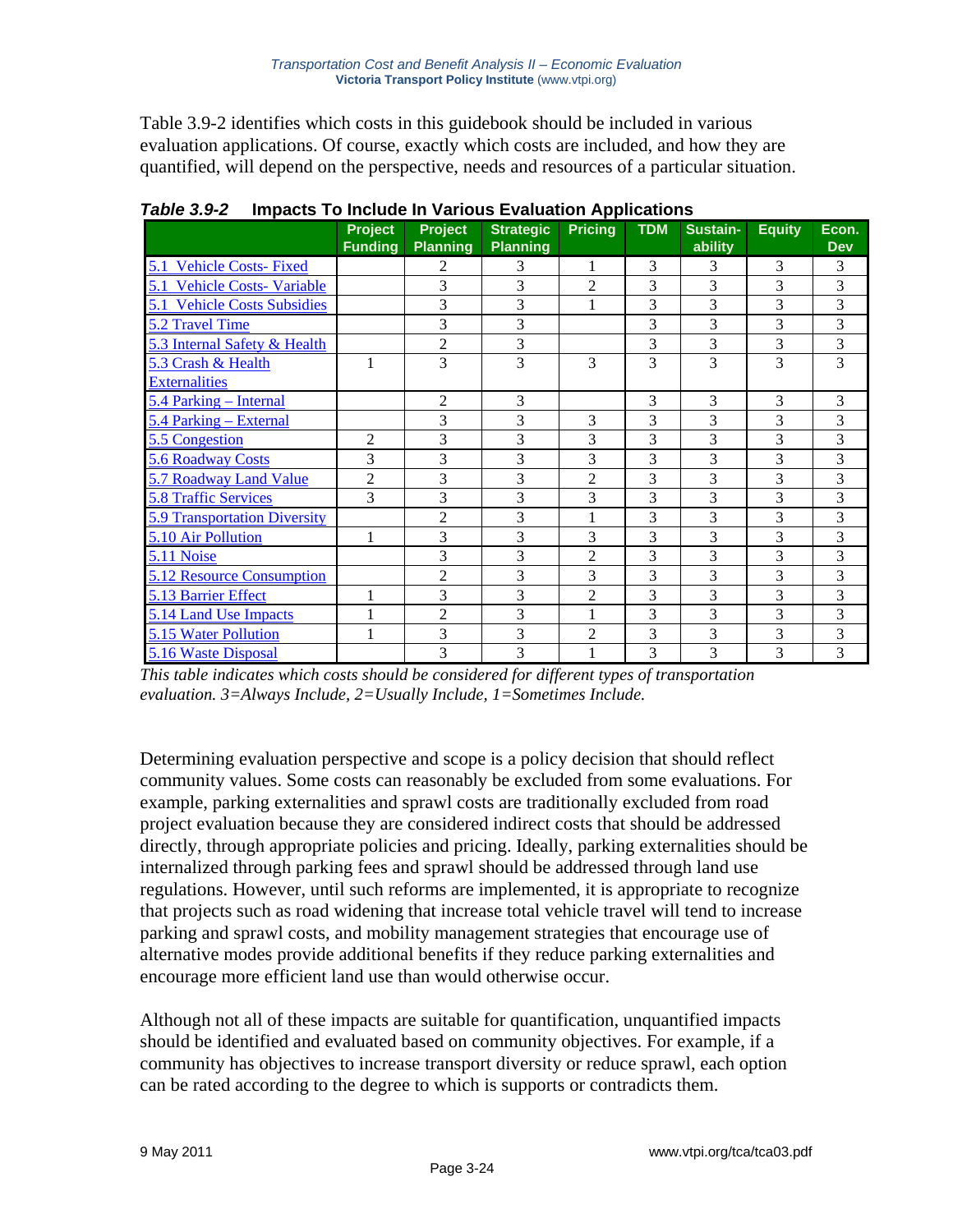## **3.10 Chapter Information Resources**

*Information sources on transportation evaluation and impact analysis are described below.* 

AASHTO (2003), *User Benefit Analysis for Highways*, American Association of State Highway Officials (www.transportation.org); at www.normas.com/AASHTO/pages/UBA-2.html.

CUTR (2007), *Economics of Travel Demand Management: Comparative Cost Effectiveness and Public Investment*, Center for Urban Transportation Research (www.nctr.usf.edu); at www.nctr.usf.edu/pdf/77704.pdf

DfT (2006), *Transport Analysis Guidance*, Integrated Transport Economics and Appraisal, UK Department for Transport (www.webtag.org.uk/index.htm).

ECMT (2004), *Assessment and Decision Making for Sustainable Transport*, Organization of Economic Coordination and Development (www.oecd.org).

ECONorthwest and PBQD (2002), *Estimating the Benefits and Costs of Public Transit Projects*, TCRP Report 78, TRB (www.trb.org); at http://gulliver.trb.org/publications/tcrp/tcrp78/index.htm

EDRG (2007), *Monetary Valuation of Hard-to-Quantify Transportation Impacts: Valuing Environmental, Health/Safety & Economic Development Impacts*, NCHRP 8-36-61, National Cooperative Highway Research Program (www.trb.org/nchrp); at www.statewideplanning.org/\_resources/63\_NCHRP8-36-61.pdf.

EEB (1994), *Guide to Benefit-Cost Analysis in Transport Canada*, Economic Evaluation Branch, Transport Canada (www.tc.gc.ca); at www.tc.gc.ca/eng/corporate-services/finance-bca-114.htm.

*European Transport Pricing Initiatives* (www.transport-pricing.net) includes various research on fair and efficient pricing.

FDOT (2002 / 2007), *Quality/Level of Service Handbook*, Florida Department of Transportation (www.dot.state.fl.us); at www.dot.state.fl.us/planning/systems/sm/los/los\_sw2.shtm

FHWA (1997), *1997 Federal Highway Cost Allocation Study*, USDOT (www.fhwa.dot.gov); at www.fhwa.dot.gov/policy/hcas/summary/index.htm

FHWA (2000), *Transportation Performance Measures Toolbox*, Federal Highway Administration (www.fhwa.dot.gov); at www.ops.fhwa.dot.gov/perf\_measurement/index.htm

FHWA (2002), *Highway Economic Requirements System: Technical Report*, Federal Highway Administration (www.fhwa.dot.gov); at www.fhwa.dot.gov/infrastructure/asstmgmt/hersindex.htm.

FHWA, *Toolbox for Regional Policy Analysis Website*  (www.fhwa.dot.gov/planning/toolbox/index.htm) describes analytical methods for evaluating regional economic, social and environmental impacts of transportation and land use policies.

FHWA, *Environmental Guidebook*, Federal Highway Administration (www.environment.fhwa.dot.gov/guidebook/index.asp) provides policies, procedures, and guidance related to the environment and transportation.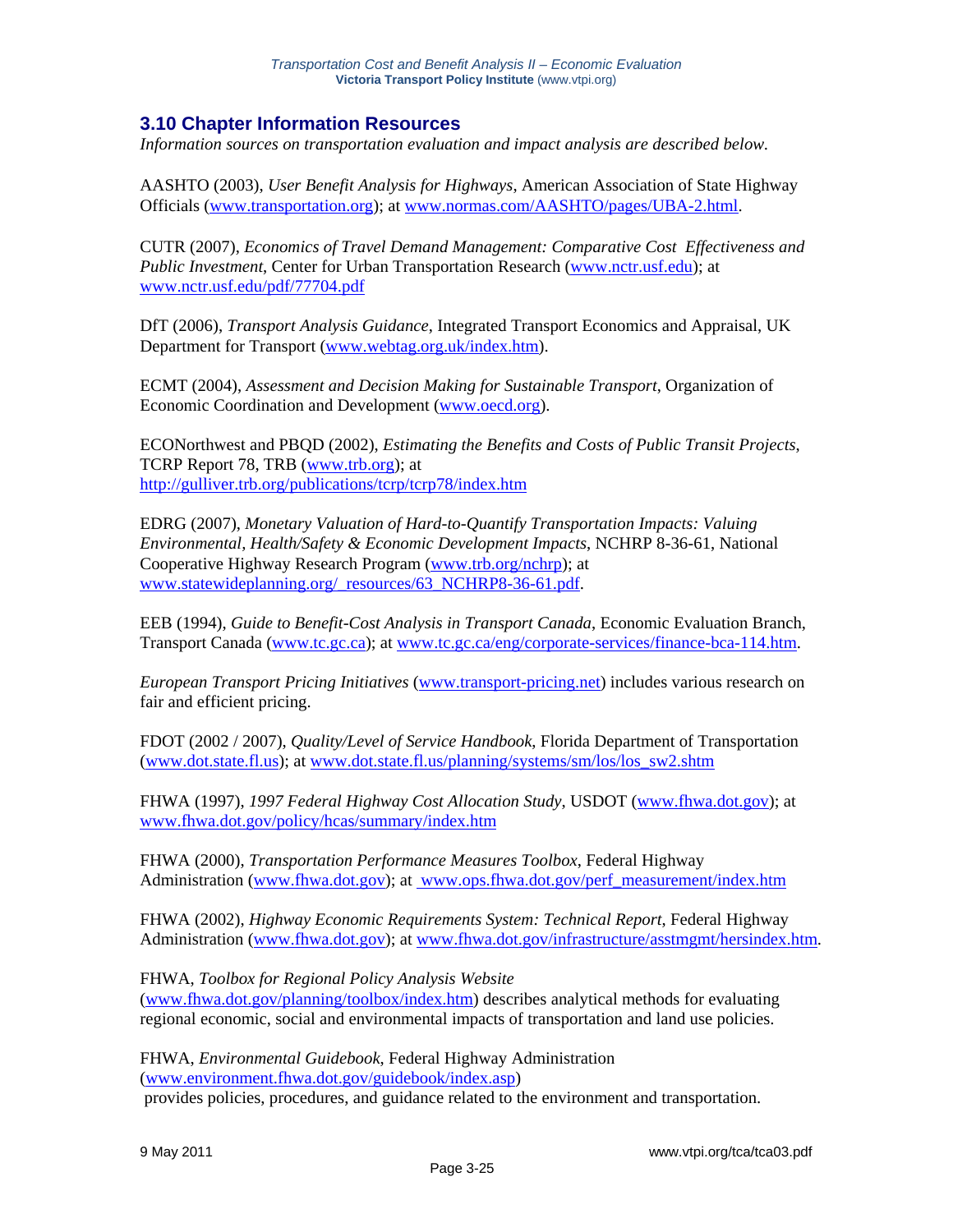FHWA and FTA (2002), "Establishing Meaningful Performance Measures for Benefits and Burden Assessments," *Transportation & Environmental Justice: Effective Practices*, Federal Highway Administration, Federal Transit Administration, FHWA-EP-02-016 (www.fhwa.dot.gov/environment/ej2.htm).

FMT (2005), *Federal Transport Infrastructure Plan 2003: Basic Features Of The Macroeconomic Evaluation Methodology*, German Federal Ministry of Transport (www.bmvbs.de); at www.bmvbw.de/artikel,-13237/Federal-Transport-Infrastructu.htm

David J. Forkenbrock and Glen E. Weisbrod (2001), *Guidebook for Assessing the Social and Economic Effects of Transportation Projects*, NCHRP Report 456, TRB (www.trb.org); at http://onlinepubs.trb.org/Onlinepubs/nchrp/nchrp\_rpt\_456-a.pdf

GAO (2005), *Highway And Transit Investments: Options for Improving Information on Projects' Benefits and Costs and Increasing Accountability for Results*, Report 05-172, Government Accountability Office (www.gao.gov); at www.gao.gov/new.items/d05172.pdf

GDRC (2000), *Notes on 'Quality of Life*, 'Global Development Research Centre (www.gdrc.org); at www.gdrc.org/uem/qol-define.html

José A. Gómez-Ibáñez, William B. Tye and Clifford Winston (1999), *Essays in Transportation Economics and Policy: A Handbook in Honor of John R. Meyer*, Brooking Institution (www.brookings.edu).

Phil Goodwin and Stefan Persson (2001), *Assessing the Benefits of Transport*, European Conference of Ministers of Transport; OECD (www.oecd.org).

Guidelines Assessment Methodology Working Group (2004 / 2006), *National Guidelines For Transport System Management In Australia*, Department of Transport and Regional Services, (www.dotars.gov.au); at www.atcouncil.gov.au/documents/ngtsm.aspx

Walter Hook (2003), *Appraising the Social Costs and Benefits of Road Projects*, Institute of Transportation and Development Policy (www.itdp.org); at www.itdp.org/index.php/information\_center/document\_detail/costs\_benefits\_road\_projects/

Douglass B. Lee (2000), "Methods for Evaluation of Road Projects in the USA," *Transport Policy*, Vol. 7, No. 1, (www.elsevier.com/locate/tranpo), Jan. 2000, pp. 41-50.

Todd Litman (2001), *What's It Worth? Life Cycle and Benefit/Cost Analysis for Evaluating Economic Value*, Presented at Internet Symposium on Benefit-Cost Analysis, Transportation Association of Canada (www.tac-atc.ca), at www.vtpi.org/worth.pdf.

Todd Litman (2003 / 2005), "Measuring Transportation: Traffic, Mobility and Accessibility," *ITE Journal* (www.ite.org), Vol. 73, No. 10, October 2003, pp. 28-32; at www.vtpi.org/measure.pdf

Todd Litman (2006), *Comprehensive Transport Planning Framework: Best Practices For Evaluating All Options And Impacts*, VTPI (www.vtpi.org); at www.vtpi.org/comprehensive.pdf.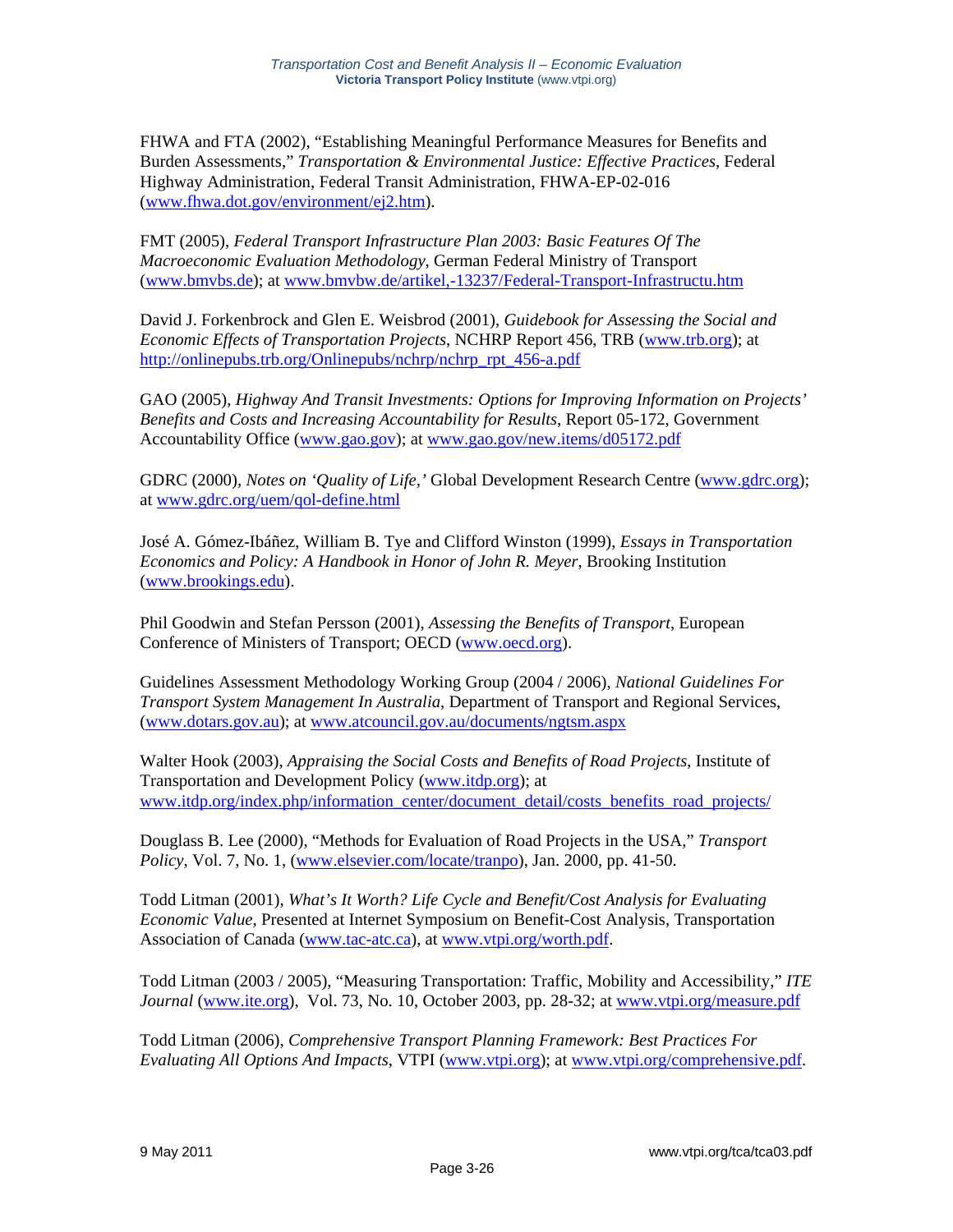Todd Litman (2006) "Transportation Market Distortions," *Berkeley Planning Journal*; issue theme *Sustainable Transport in the United States: From Rhetoric to Reality?* (wwwdcrp.ced.berkeley.edu/bpj), Volume 19, 2006, pp. 19-36; at www.vtpi.org/distortions\_BPJ.pdf.

Todd Litman (2007), *Socially Optimal Transport Prices and Markets*, VTPI (www.vtpi.org); at www.vtpi.org/sotpm.pdf.

Todd Litman (2008), *Well Measured: Developing Indicators for Comprehensive and Sustainable Transport Planning*, VTPI (www.vtpi.org); at www.vtpi.org/wellmeas.pdf. Summary published as "Developing Indicators For Comprehensive And Sustainable Transport Planning," *Transportation Research Record 2017*, Transportation Research Board (www.trb.org), 2007, pp. 10-15; at www.vtpi.org/sus\_tran\_ind.pdf.

Todd Litman (2008), *Planning Principles and Practices*, Victoria Transport Policy Institute (www.vtpi.org); at www.vtpi.org/planning.pdf.

Todd Litman (2008), *Multi-Modal Transport Planning*, Victoria Transport Policy Institute (www.vtpi.org); at www.vtpi.org/multimodal\_planning.pdf.

Todd Litman (2009), *Socially Optimal Transport Prices and Markets*, VTPI (www.vtpi.org); at www.vtpi.org/sotpm.pdf.

Todd Litman (2010), *Evaluating Transportation Economic Development Impacts*, VTPI (www.vtpi.org); at www.vtpi.org/econ\_dev.pdf.

Louis Berger Inc (1998), *Guidance for Estimating the Indirect Effects of Proposed Transportation Projects*, NCHRP Report 403, Transportation Research Board (www.trb.org). Also see Louis Berger Group (2001), *Guidance for Assessing Indirect and Cumulative Impacts of Transportation Projects in North Carolina*, North Carolina Department of Transportation (www.ncdot.org/~research).

LTNZ (2010), *Economic Evaluation Manual (EEM)*, Land Transport New Zealand (www.landtransport.govt.nz); at www.nzta.govt.nz/resources/results.html?catid=401.

M. Maibach, et al. (2008), *Handbook on Estimation of External Cost in the Transport Sector,* CE Delft (www.ce.nl); at http://ec.europa.eu/transport/costs/handbook/doc/2008\_01\_15\_handbook\_external\_cost\_en.pdf

Marsden Jacob Associates (2005), *Frameworks For Economic Impact Analysis And Benefit-Cost Analysis*, Economic Regulation Authority, Western Australia (www.era.wa.gov.au); at www.era.wa.gov.au/water/library/Frameworks for economic analysis and benefit cost analysis.pdf.

OECD (2002), *Road Travel Demand: Meeting the Challenge*, Organization for Economic Cooperation and Development (www.oecd.org); at www.oecdbookshop.org/oecd/display.asp?lang=EN&sf1=identifiers&st1=772002041p1

*Office of Highway Policy Information* (www.fhwa.dot.gov/policy/ohpi) provides information on U.S. highway system planning, funding and use.